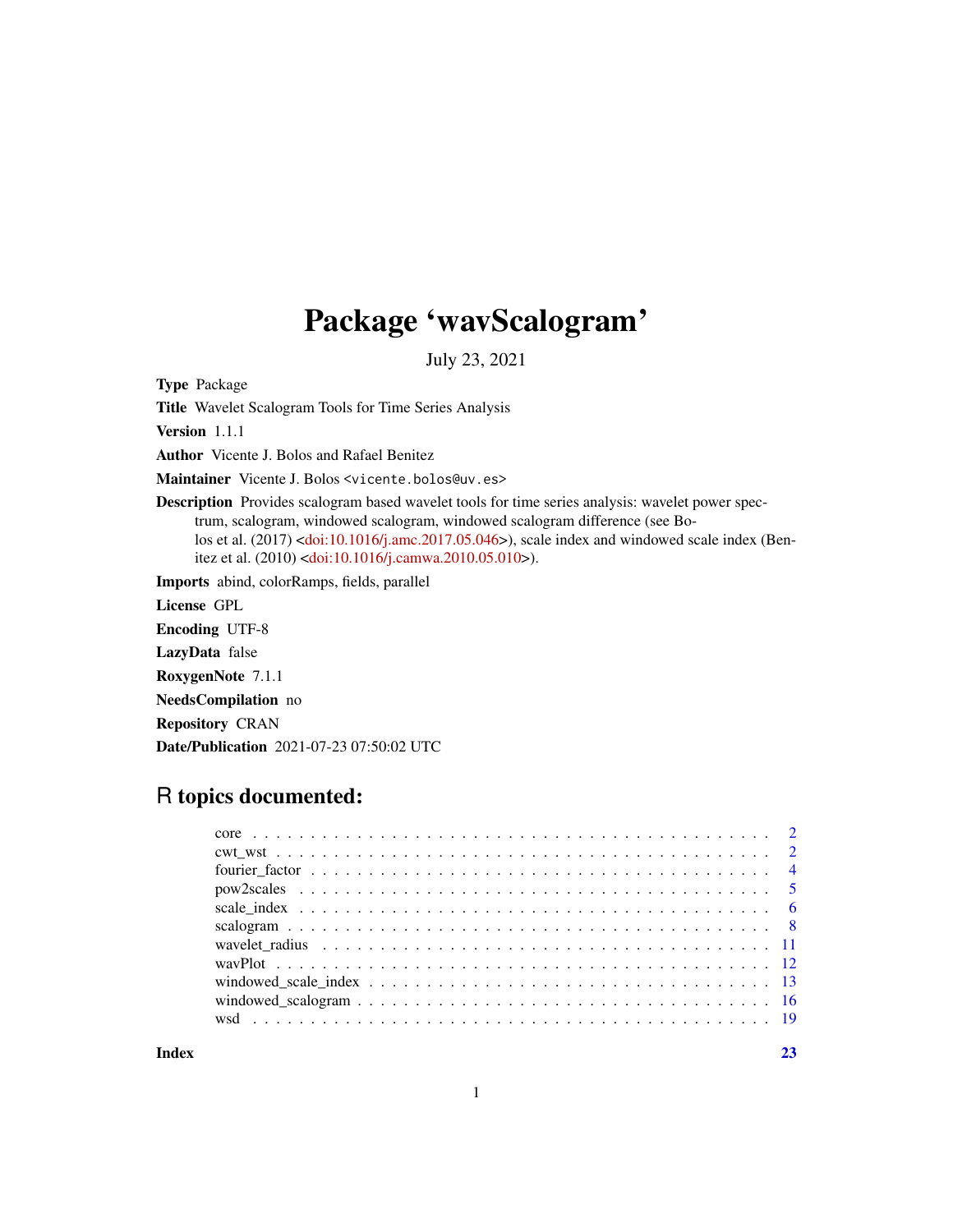#### <span id="page-1-0"></span>Description

This function is an internal function which extracts from a vector x, the center of the vector of length n. It emulates the Matlab(R) function wkeep. This function is used by the cwt\_wst function when the HAAR wavelet is selected.

#### Usage

core(x,n)

#### Arguments

| A vector from wich the center is extracted. |  |
|---------------------------------------------|--|
| Numeric. The length of the center of x.     |  |
|                                             |  |

cwt\_wst *Continuous wavelet transform*

#### Description

This function computes the continuous wavelet transform for some families of wavelet bases: "MORLET", "DOG", "PAUL" and "HAAR". It is a translation from the Matlab(R) function published by Torrence and Compo (Torrence & Compo, 1998).

The difference between <code>cwt\_wst</code> and <code>cwt</code> from package <code>Rwave</code> is that <code>cwt\_wst</code> normalizes using  $L^2$ and cwt uses  $L^1$ .

#### Usage

```
cwt_wst(signal,
               dt = 1,
               scales = NULL,
               powerscales = TRUE,
               wname = c("MORLET", "DOG", "PAUL", "HAAR", "HAAR2"),
               wparam = NULL,
               waverad = NULL,border_effects = c("BE", "PER", "SYM"),
               makefigure = TRUE,
               time_values = NULL,
               energy_density = FALSE,
               figureperiod = TRUE,
               xlab = "Time".
               ylab = NULL,main = NULL,zlim = NULL
```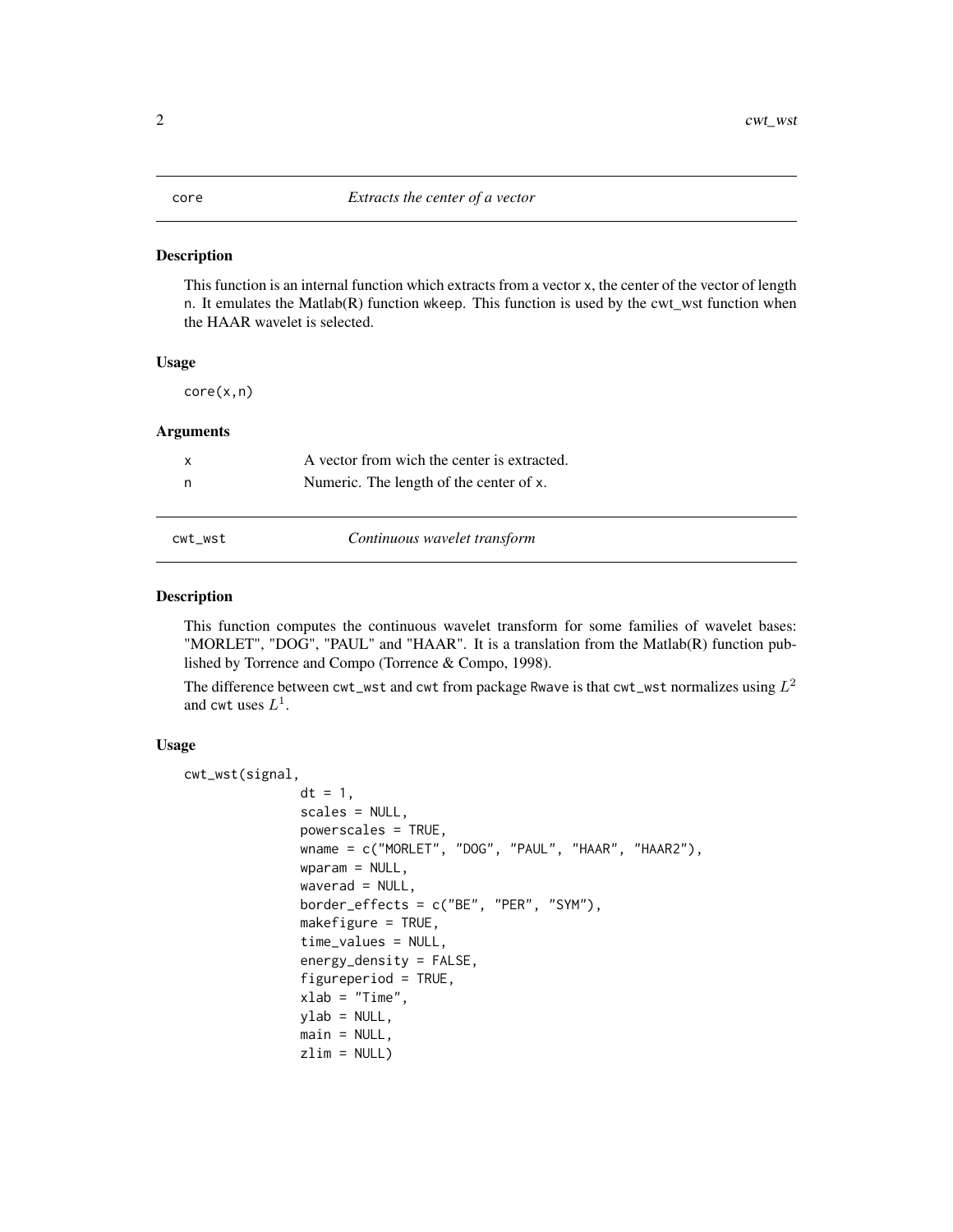#### cwt\_wst 3

| signal         | A vector containing the signal whose wavelet transform is wanted.                                                                                                                                                                                                                                                                                                                                                                                         |
|----------------|-----------------------------------------------------------------------------------------------------------------------------------------------------------------------------------------------------------------------------------------------------------------------------------------------------------------------------------------------------------------------------------------------------------------------------------------------------------|
| dt             | Numeric. The time step of the signal.                                                                                                                                                                                                                                                                                                                                                                                                                     |
| scales         | A vector containing the wavelet scales at wich the CWT is computed. This can<br>be either a vector with all the scales or, following Torrence and Compo 1998,<br>a vector of 3 elements with the minimum scale, the maximum scale and the<br>number of suboctaves per octave (in this case, powerscales must be TRUE in<br>order to construct power 2 scales using a base 2 logarithmic scale). If scales is<br>NULL, they are automatically constructed. |
| powerscales    | Logical. It must be TRUE (default) in these cases:                                                                                                                                                                                                                                                                                                                                                                                                        |
|                | • If scales are power 2 scales, i.e. they use a base 2 logarithmic scale.<br>• If we want to construct power 2 scales automatically. In this case, scales<br>must be NULL.<br>• If we want to construct power 2 scales from scales. In this case, length (scales)<br>must be 3.                                                                                                                                                                           |
| wname          | A string, equal to "MORLET", "DOG", "PAUL", "HAAR" or "HAAR2". The<br>difference between "HAAR" and "HAAR2" is that "HAAR2" is more accurate<br>but slower.                                                                                                                                                                                                                                                                                               |
| wparam         | The corresponding nondimensional parameter for the wavelet function (Morlet,<br>DoG or Paul).                                                                                                                                                                                                                                                                                                                                                             |
| waverad        | Numeric. The radius of the wavelet used in the computations for the cone of<br>influence. If it is not specified, it is asumed to be $\sqrt{2}$ for Morlet and DoG, $1/\sqrt{2}$<br>for Paul and 0.5 for Haar.                                                                                                                                                                                                                                            |
| border_effects | String, equal to "BE", "PER" or "SYM", which indicates how to manage the<br>border effects which arise usually when a convolution is performed on finite-<br>lenght signals.                                                                                                                                                                                                                                                                              |
|                | • "BE": Padding time series with zeroes.<br>• "PER": Using boundary wavelets (periodization of the original time series).<br>• "SYM": Using a symmetric catenation of the original time series.                                                                                                                                                                                                                                                           |
| makefigure     | Logical. If TRUE (default), a figure with the wavelet power spectrum is plotted.                                                                                                                                                                                                                                                                                                                                                                          |
| time_values    | A numerical vector of length length(signal) containing custom time values<br>for the figure. If NULL (default), it will be computed starting at 0.                                                                                                                                                                                                                                                                                                        |
|                | energy_density Logical. If TRUE (default), divide the wavelet power spectrum by the scales in<br>the figure and so, values for different scales are comparable.                                                                                                                                                                                                                                                                                           |
| figureperiod   | Logical. If TRUE (default), periods are used in the figure instead of scales.                                                                                                                                                                                                                                                                                                                                                                             |
| xlab           | A string giving a custom X axis label.                                                                                                                                                                                                                                                                                                                                                                                                                    |
| ylab           | A string giving a custom Y axis label. If NULL (default) the Y label is either<br>"Scale" or "Period" depending on the value of figureperiod.                                                                                                                                                                                                                                                                                                             |
| main           | A string giving a custom main title for the figure. If NULL (default) the main<br>title is either "Wavelet Power Spectrum / Scales" or "Wavelet Power Spectrum"<br>depending on the value of energy_density.                                                                                                                                                                                                                                              |
| zlim           | A vector of length 2 with the limits for the z-axis (the color bar).                                                                                                                                                                                                                                                                                                                                                                                      |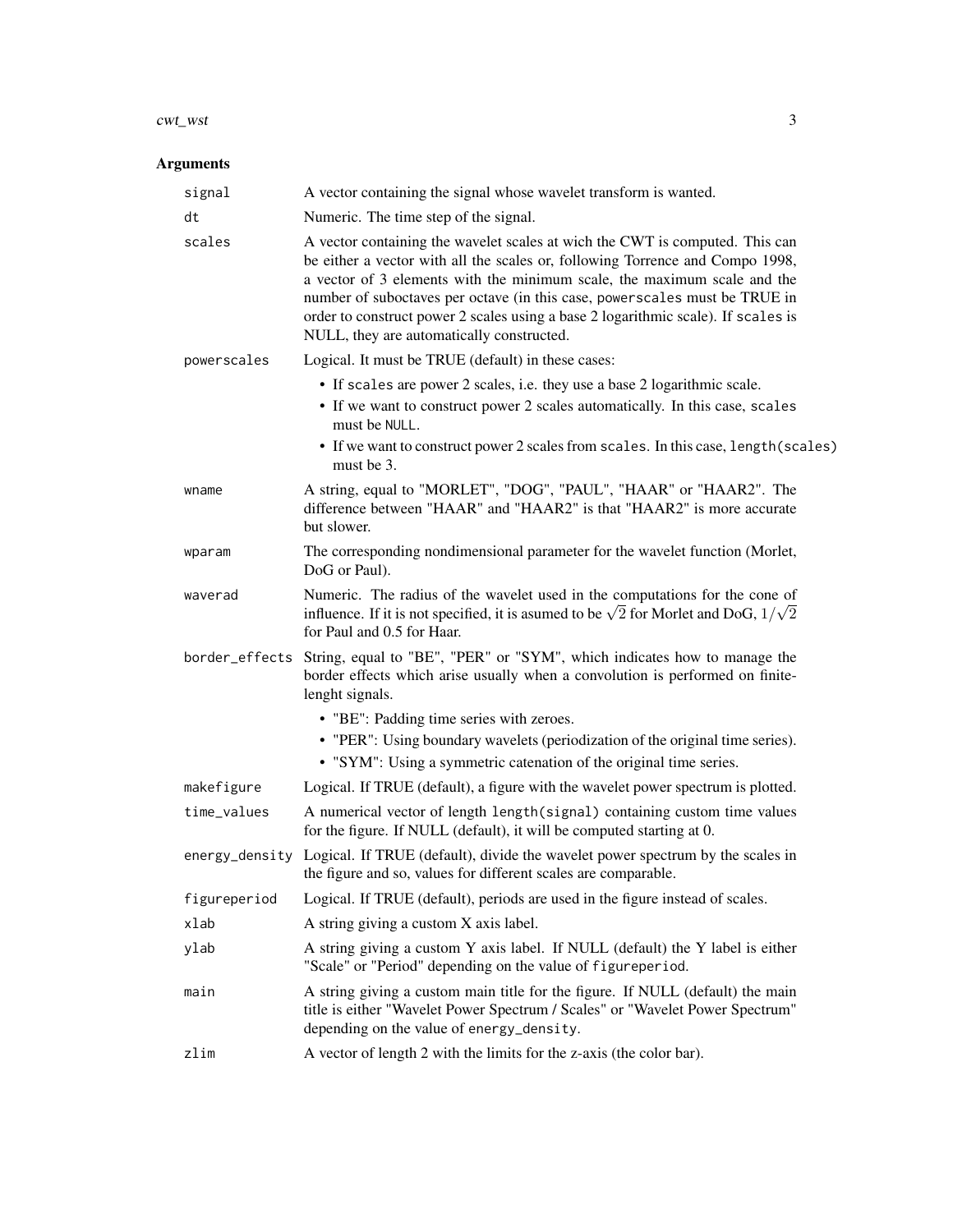<span id="page-3-0"></span>A list with the following fields:

- coefs: A matrix of size length(signal) x length(scales), containing the CWT coefficients of the signal.
- scales: The vector of scales.
- fourierfactor: A factor for converting scales into periods.
- coi\_maxscale: A vector of length length(signal) containing the values of the maximum scale from which there are border effects at each time.

#### References

C. Torrence, G. P. Compo. A practical guide to wavelet analysis. B. Am. Meteorol. Soc. 79 (1998), 61–78.

#### Examples

```
dt <- 0.1time \leq seq(0, 50, dt)
signal <- c(sin(pi * time), sin(pi * time / 2))
cut < -cut_wst(signal = signal, dt = dt, energy-density = TRUE)
```

| fourier_factor | Fourier factor of a wavelet |
|----------------|-----------------------------|
|                |                             |

#### Description

This function computes the Fourier factor of a wavelet, according to Torrence and Compo (1998).

#### Usage

```
fourier_factor(wname = c("MORLET", "DOG", "PAUL", "HAAR", "HAAR2"),
                      wparam = NULL)
```
#### Arguments

| wname  | A string, equal to "MORLET", "DOG", "PAUL", "HAAR" or "HAAR2" that<br>determines the wavelet function. |
|--------|--------------------------------------------------------------------------------------------------------|
| wparam | The corresponding nondimensional parameter for the wavelet function (Morlet,<br>DoG or Paul).          |

#### Value

The numeric value of the Fourier factor.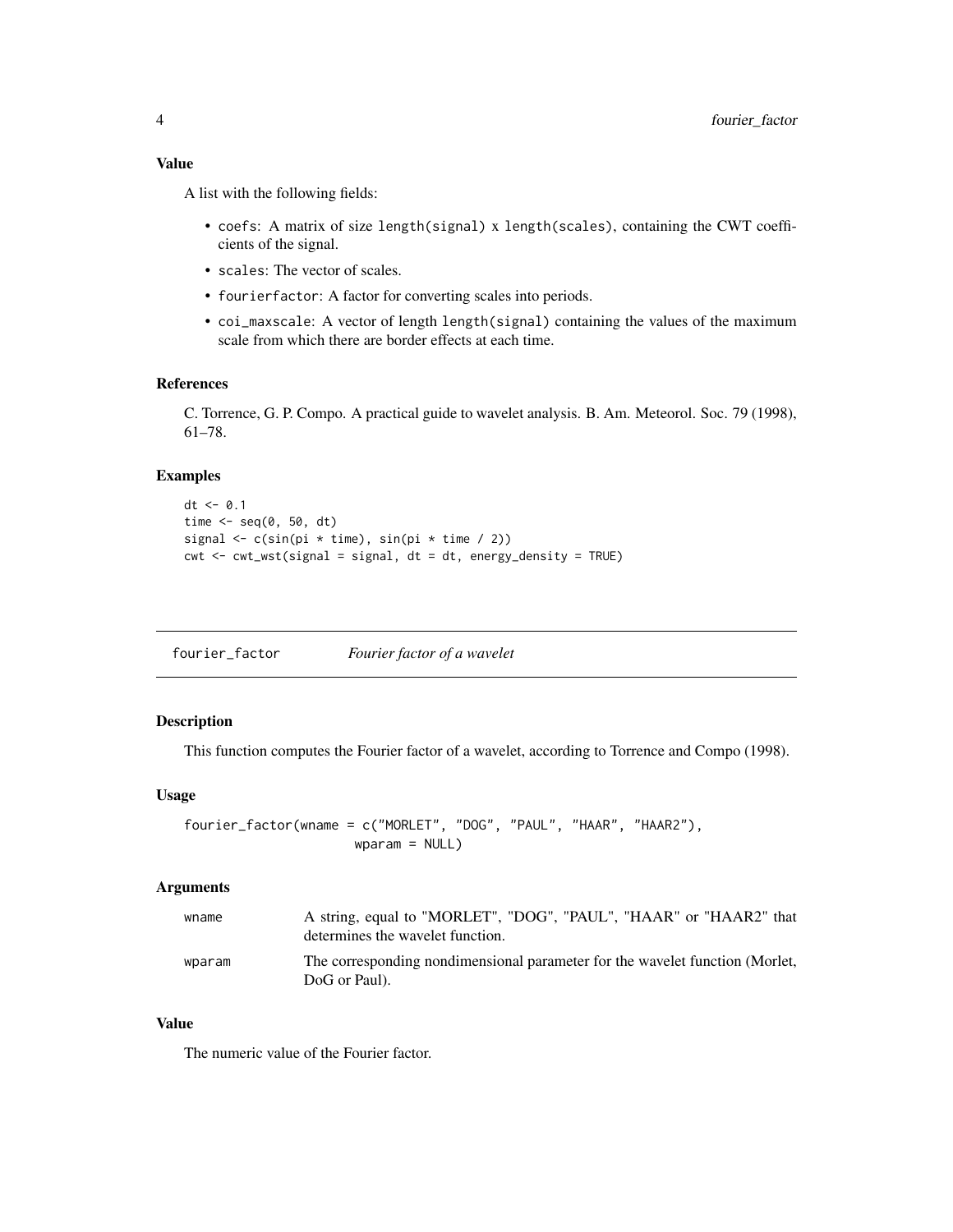#### <span id="page-4-0"></span>pow2scales 5

#### References

C. Torrence, G. P. Compo. A practical guide to wavelet analysis. B. Am. Meteorol. Soc. 79 (1998), 61–78.

#### Examples

```
ff \le fourier_factor(wname = "DOG", wparam = 6)
```
pow2scales *Power 2 scales*

#### Description

This function constructs power 2 scales (i.e. using a base 2 logarithmic scale) from a vector of three elements with the minimum scale, the maximum scale and the number of suboctaves per octave, following Torrence and Compo 1998.

#### Usage

```
pow2scales(scales)
```
#### Arguments

scales A vector of three elements with the minimum scale, the maximum scale and the number ofsuboctaves per octave.

#### Value

A vector with all the scales.

#### References

C. Torrence, G. P. Compo. A practical guide to wavelet analysis. B. Am. Meteorol. Soc. 79 (1998), 61–78.

#### Examples

scales <- pow2scales(c(2,128,8))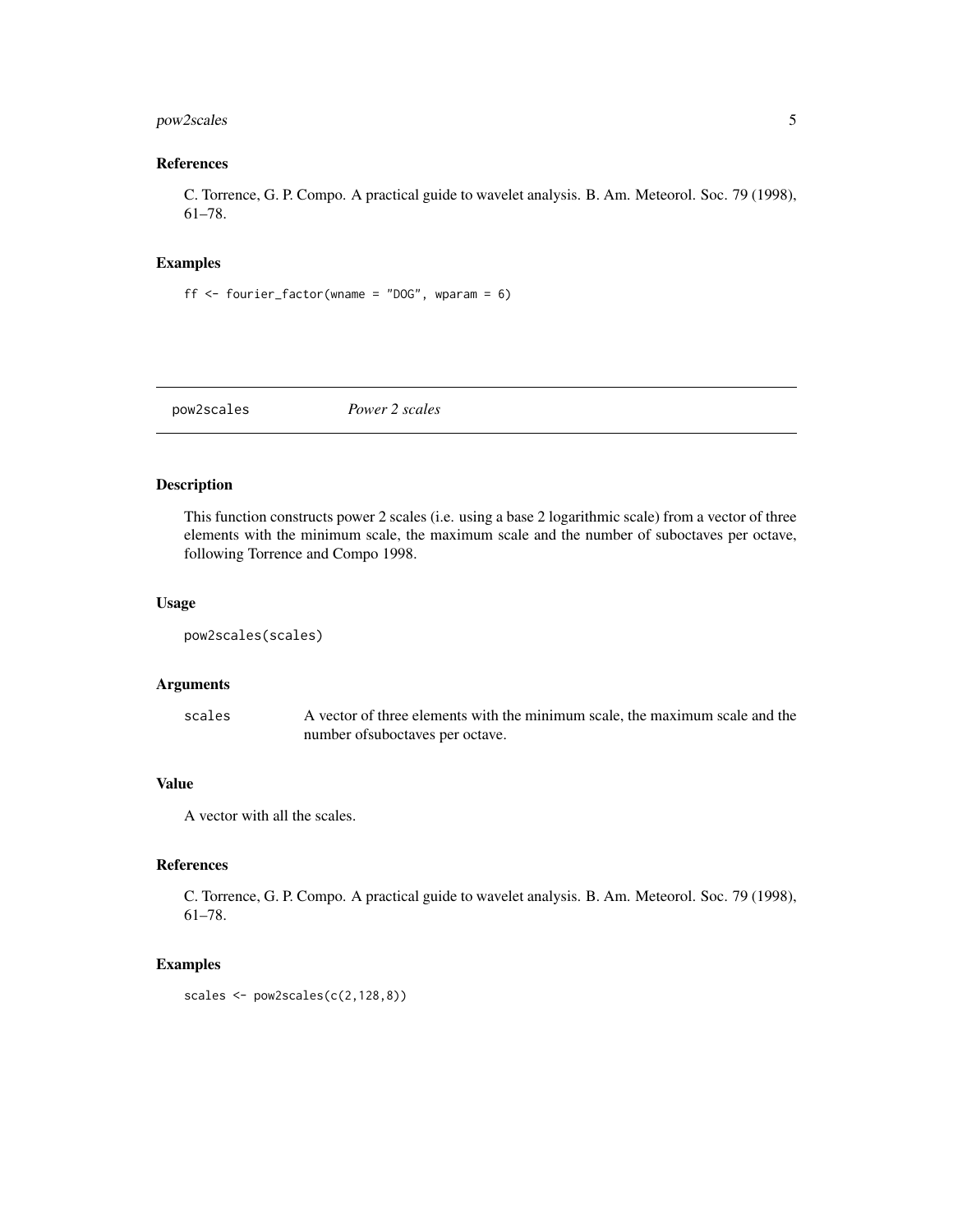<span id="page-5-0"></span>

#### Description

This function computes the scale index of a signal in the scale interval  $[s_0, s_1]$ , for a given set of scale parameters  $s_1$  and taking  $s_0$  as the minimum scale (see Benítez et al. 2010).

The scale index of a signal in the scale interval  $[s_0, s_1]$  is given by the quotient

$$
\frac{S(s_{min})}{S(s_{max})},
$$

where S is the scalogram,  $s_{max} \in [s_0, s_1]$  is the smallest scale such that  $S(s) \leq S(s_{max})$  for all  $s \in [s_0, s_1]$ , and  $s_{min} \in [s_{max}, 2s_1]$  is the smallest scale such that  $S(s_{min}) \leq S(s)$  for all  $s \in [s_{max}, 2s_1].$ 

#### Usage

```
scale_index(signal = NULL,
                   scalog = NULL,
                   dt = 1,
                   scales = NULL,
                   powerscales = TRUE,
                   s1 = NULL,wname = c("MORLET", "DOG", "PAUL", "HAAR", "HAAR2"),
                   wparam = NULL,
                   waverad = NULL,border_effects = c("BE", "INNER", "PER", "SYM"),
                   makefigure = TRUE,
                   figureperiod = TRUE,
                   plot_scalog = FALSE,
                   xlab = NULL,
                   ylab = "Scale index",
                   main = "Scale Index")
```

| signal | A vector containing the signal whose scale indices are wanted.                                                                                                                                                                                                                                                                                                                                                                                                   |
|--------|------------------------------------------------------------------------------------------------------------------------------------------------------------------------------------------------------------------------------------------------------------------------------------------------------------------------------------------------------------------------------------------------------------------------------------------------------------------|
| scalog | A vector containing the scalogram from which the scale indices are going to be<br>computed. If scalog is not NULL, then signal, waverad and border_effects<br>are not necessary and they are ignored.                                                                                                                                                                                                                                                            |
| dt     | Numeric. The time step of the signals.                                                                                                                                                                                                                                                                                                                                                                                                                           |
| scales | A vector containing the wavelet scales at wich the scalogram is computed. This<br>can be either a vector with all the scales or, following Torrence and Compo<br>1998, a vector of 3 elements with the minimum scale, the maximum scale and<br>the number of suboctaves per octave (in this case, power scales must be TRUE<br>in order to construct power 2 scales using a base 2 logarithmic scale). If scales<br>is NULL, they are automatically constructed. |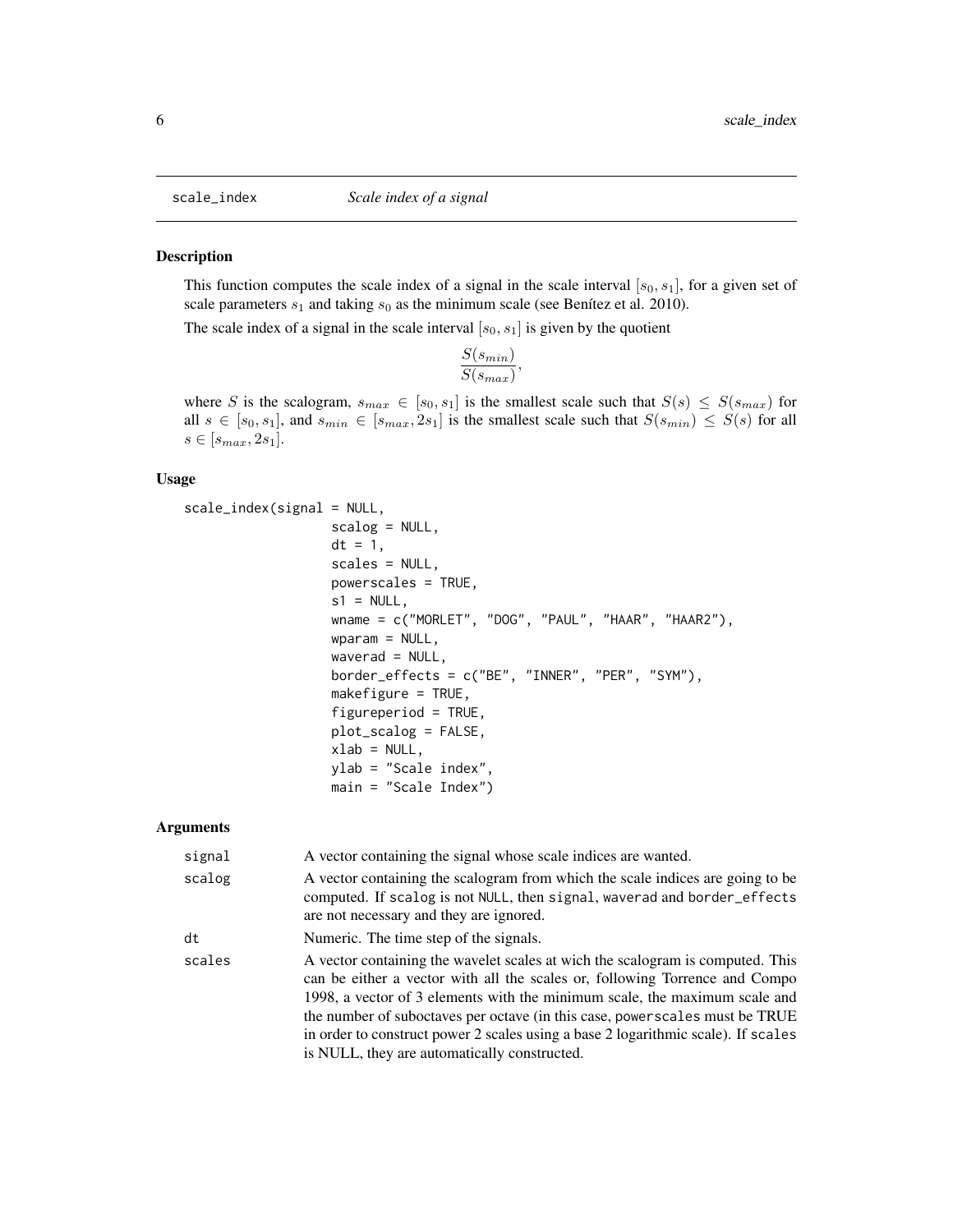| powerscales    | Logical. It must be TRUE (default) in these cases:                                                                                                                                                                                                                             |
|----------------|--------------------------------------------------------------------------------------------------------------------------------------------------------------------------------------------------------------------------------------------------------------------------------|
|                | • If scales are power 2 scales, i.e. they use a base 2 logarithmic scale.<br>• If we want to construct power 2 scales automatically. In this case, scales<br>must be NULL.                                                                                                     |
|                | • If we want to construct power 2 scales from scales. In this case, length (scales)<br>must be 3.                                                                                                                                                                              |
| s1             | A vector containing the scales $s_1$ . The scale indices are computed in the intervals<br>$[s_0, s_1]$ , where $s_0$ is the minimum scale in scales. If s1 are not power 2 scales,<br>then scales should not be power 2 scales either and hence, powerscales must<br>be FALSE. |
| wname          | A string, equal to "MORLET", "DOG", "PAUL", "HAAR" or "HAAR2". The<br>difference between "HAAR" and "HAAR2" is that "HAAR2" is more accurate<br>but slower.                                                                                                                    |
| wparam         | The corresponding nondimensional parameter for the wavelet function (Morlet,<br>DoG or Paul).                                                                                                                                                                                  |
| waverad        | Numeric. The radius of the wavelet used in the computations for the cone of<br>influence. If it is not specified, it is asumed to be $\sqrt{2}$ for Morlet and DoG, $1/\sqrt{2}$<br>for Paul and 0.5 for Haar.                                                                 |
| border_effects | A string, equal to "BE", "INNER", "PER" or "SYM", which indicates how to<br>manage the border effects which arise usually when a convolution is performed<br>on finite-lenght signals.                                                                                         |
|                | • "BE": With border effects, padding time series with zeroes.                                                                                                                                                                                                                  |
|                | • "INNER": Normalized inner scalogram with security margin adapted for<br>each different scale.                                                                                                                                                                                |
|                | • "PER": With border effects, using boundary wavelets (periodization of the<br>original time series).                                                                                                                                                                          |
|                | • "SYM": With border effects, using a symmetric catenation of the original<br>time series.                                                                                                                                                                                     |
| makefigure     | Logical. If TRUE (default), a figure with the scale indices is plotted.                                                                                                                                                                                                        |
| figureperiod   | Logical. If TRUE (default), periods are used in the figure instead of scales.                                                                                                                                                                                                  |
| plot_scalog    | Logical. If TRUE, it plots the scalogram from which the scale indices are com-<br>puted.                                                                                                                                                                                       |
| xlab           | A string giving a custom X axis label. If NULL (default) the X label is either<br>"s1" or "Period of s1" depending on the value of figureperiod.                                                                                                                               |
| ylab           | A string giving a custom Y axis label.                                                                                                                                                                                                                                         |
| main           | A string giving a custom main title for the figure.                                                                                                                                                                                                                            |
|                |                                                                                                                                                                                                                                                                                |

A list with the following fields:

- si: A vector with the scale indices.
- s0: The scale  $s_0$ .
- s1: A vector with the scales  $s_1$ .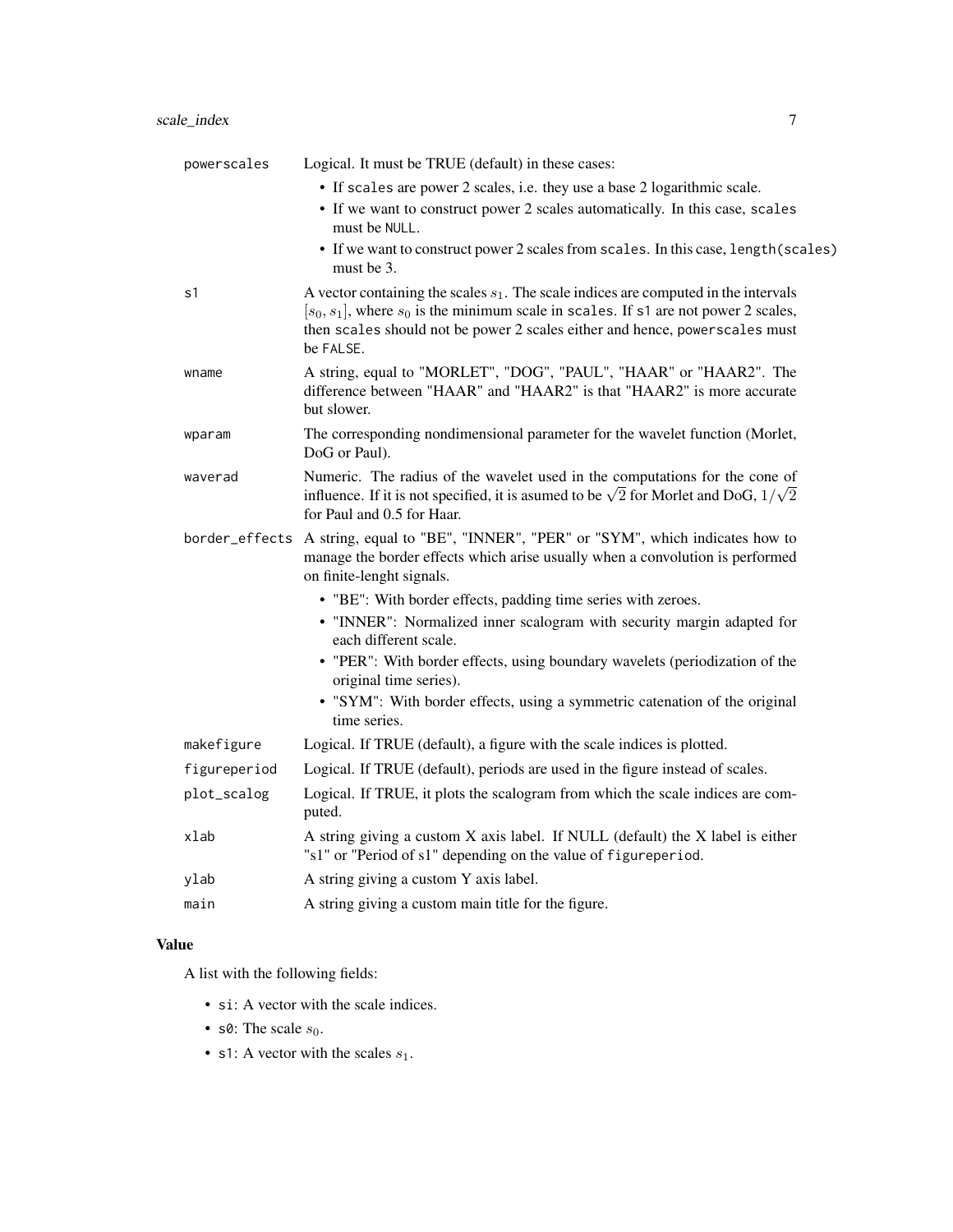- <span id="page-7-0"></span>• smax: A vector with the scales  $s_{max}$ .
- smin: A vector with the scales  $s_{min}$ .
- scalog: A vector with the scalogram from which the scale indices are computed.
- scalog\_smax: A vector with the maximum scalogram values  $S(s_{max})$ .
- scalog\_smin: A vector with the minimum scalogram values  $S(s_{min})$ .
- fourierfactor: A factor for converting scales into periods.

#### References

R. Benítez, V. J. Bolós, M. E. Ramírez. A wavelet-based tool for studying non-periodicity. Comput. Math. Appl. 60 (2010), no. 3, 634-641.

#### Examples

```
dt < -0.1time \leq seq(0, 50, dt)
signal \leq c(sin(pi * time), sin(pi * time / 2))
si \leftarrow scale\_index(signal = signal, dt = dt)# Another way, giving the scalogram instead of the signal:
sc <- scalogram(signal = signal, dt = dt, energy_density = FALSE, makefigure = FALSE)
si \leftarrow scale_index(scalog = scsscalog, scales = sc$scales, dt = dt)
```
scalogram *Scalogram of a signal*

#### Description

This function computes the normalized scalogram of a signal for the scales given. It is important to note that the notion of scalogram here is analogous to the spectrum of the Fourier transform. It gives the contribution of each scale to the total energy of the signal. For each scale  $s$ , it is defined as the square root of the integral of the squared modulus of the wavelet transform w.r.t. the time variable  $t$ , i.e.

$$
S(s) := \bigl(\int_{-\infty}^{+\infty} |Wf(t,s)|^2 dt\bigr)^{1/2}.
$$

"Normalized" means that the scalogram is divided by the square root of the number of times, for comparison purposes between different values of the parameter border\_effects.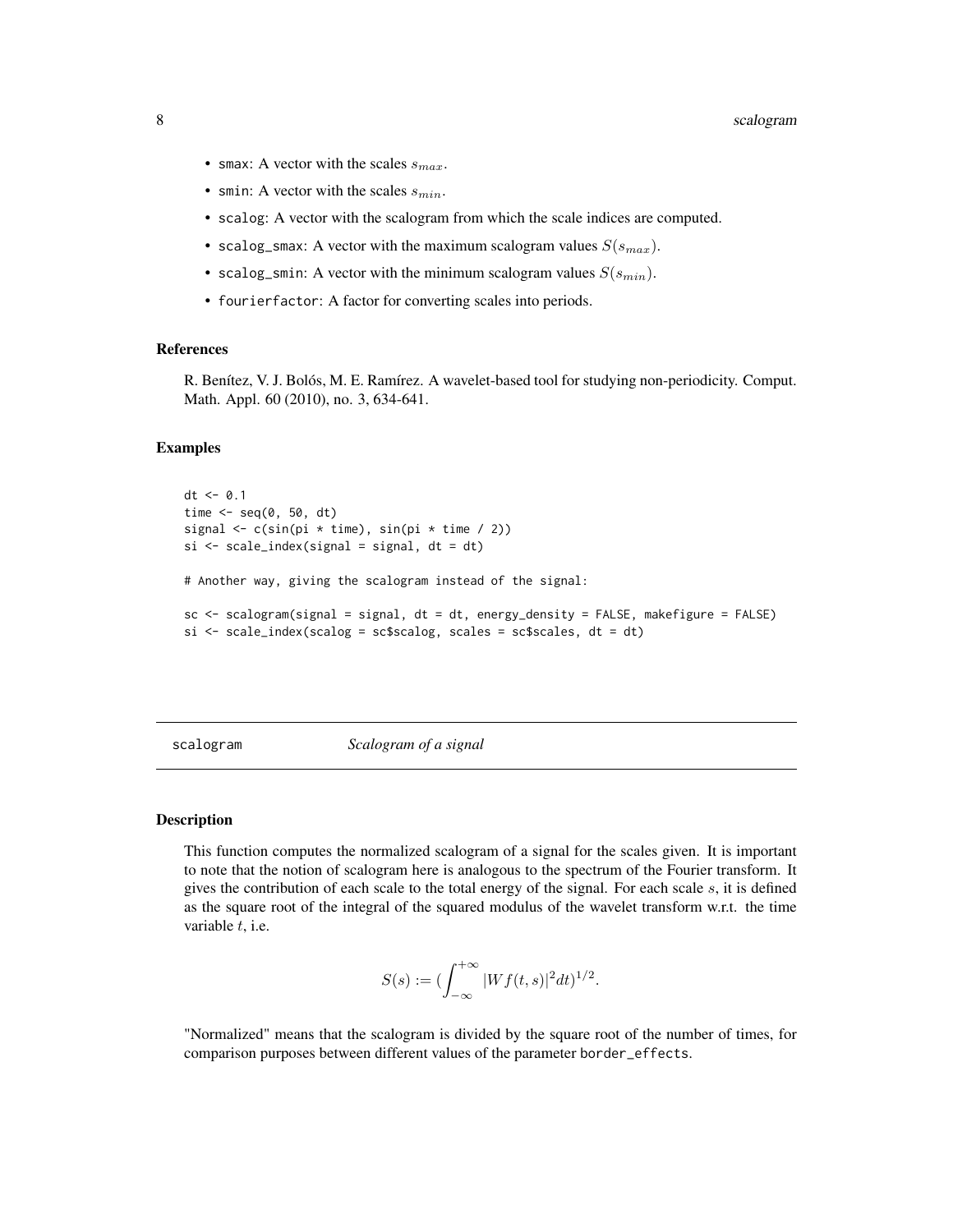#### scalogram 9

#### Usage

```
scalogram(signal,
                 dt = 1,
                 scales = NULL,
                 powerscales = TRUE,
                 wname = c("MORLET", "DOG", "PAUL", "HAAR", "HAAR2"),
                 wparam = NULL,
                 waverad = NULL,
                 border_effects = c("BE", "INNER", "PER", "SYM"),
                 energy_density = TRUE,
                 makefigure = TRUE,
                 figureperiod = TRUE,
                 xlab = NULL,ylab = "Scalogram",
                 main = "Scalogram")
```
#### Arguments

| signal         | A vector containing the signal whose scalogram is wanted.                                                                                                                                                                                                                                                                                                                                                                                                        |
|----------------|------------------------------------------------------------------------------------------------------------------------------------------------------------------------------------------------------------------------------------------------------------------------------------------------------------------------------------------------------------------------------------------------------------------------------------------------------------------|
| dt             | Numeric. The time step of the signal.                                                                                                                                                                                                                                                                                                                                                                                                                            |
| scales         | A vector containing the wavelet scales at wich the scalogram is computed. This<br>can be either a vector with all the scales or, following Torrence and Compo<br>1998, a vector of 3 elements with the minimum scale, the maximum scale and<br>the number of suboctaves per octave (in this case, power scales must be TRUE<br>in order to construct power 2 scales using a base 2 logarithmic scale). If scales<br>is NULL, they are automatically constructed. |
| powerscales    | Logical. It must be TRUE (default) in these cases:                                                                                                                                                                                                                                                                                                                                                                                                               |
|                | • If scales are power 2 scales, i.e. they use a base 2 logarithmic scale.                                                                                                                                                                                                                                                                                                                                                                                        |
|                | • If we want to construct power 2 scales automatically. In this case, scales<br>must be NULL.                                                                                                                                                                                                                                                                                                                                                                    |
|                | • If we want to construct power 2 scales from scales. In this case, length (scales)<br>must be 3.                                                                                                                                                                                                                                                                                                                                                                |
| wname          | A string, equal to "MORLET", "DOG", "PAUL", "HAAR" or "HAAR2". The<br>difference between "HAAR" and "HAAR2" is that "HAAR2" is more accurate<br>but slower.                                                                                                                                                                                                                                                                                                      |
| wparam         | The corresponding nondimensional parameter for the wavelet function (Morlet,<br>DoG or Paul).                                                                                                                                                                                                                                                                                                                                                                    |
| waverad        | Numeric. The radius of the wavelet used in the computations for the cone of<br>influence. If it is not specified, it is asumed to be $\sqrt{2}$ for Morlet and DoG, $1/\sqrt{2}$<br>for Paul and 0.5 for Haar.                                                                                                                                                                                                                                                   |
| border_effects | String, equal to "BE", "INNER", "PER" or "SYM", which indicates how to<br>manage the border effects which arise usually when a convolution is performed<br>on finite-lenght signals.                                                                                                                                                                                                                                                                             |
|                |                                                                                                                                                                                                                                                                                                                                                                                                                                                                  |

• "BE": With border effects, padding time series with zeroes.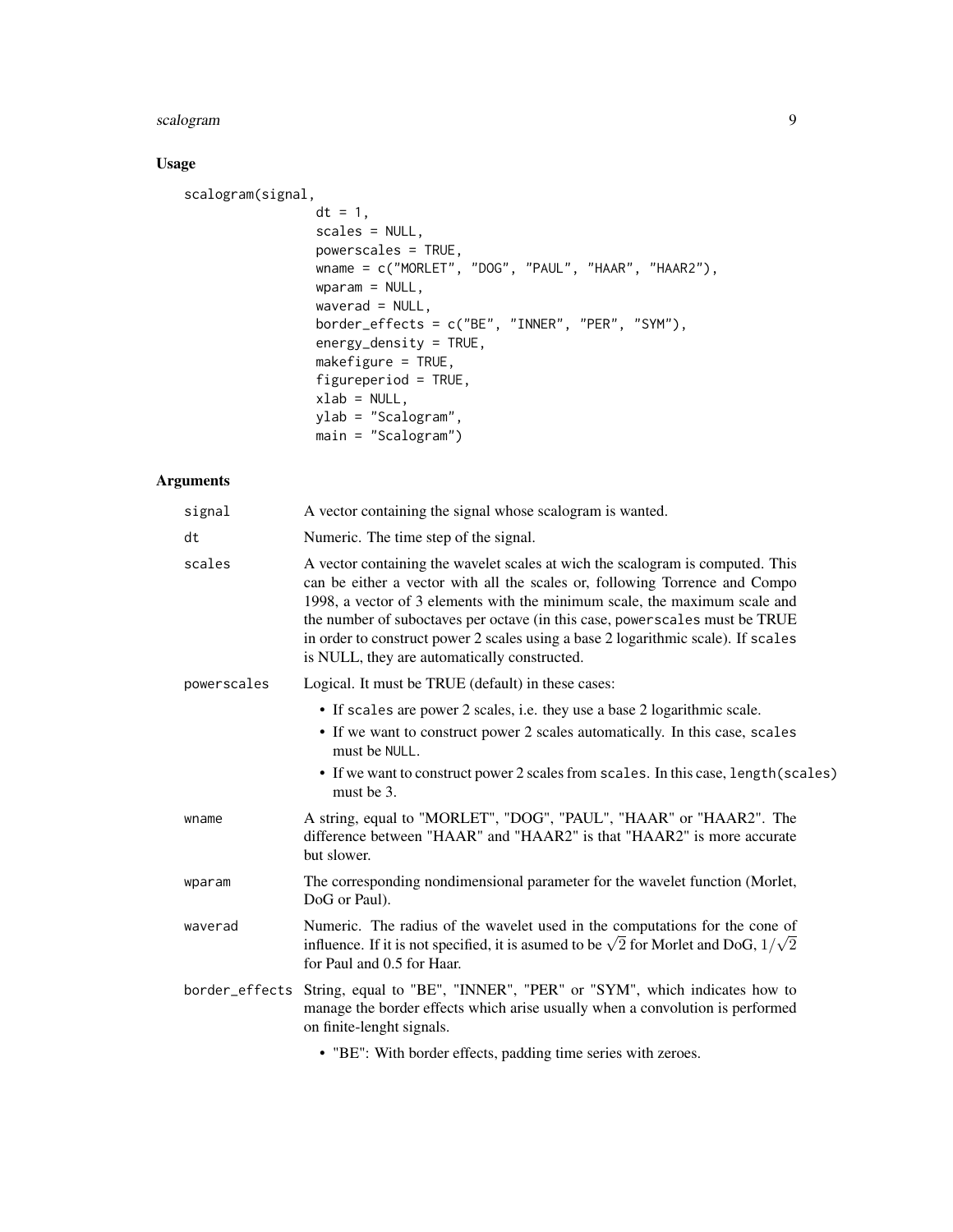|              | • "INNER": Normalized inner scalogram with security margin adapted for<br>each different scale.                                               |
|--------------|-----------------------------------------------------------------------------------------------------------------------------------------------|
|              | • "PER": With border effects, using boundary wavelets (periodization of the<br>original time series).                                         |
|              | • "SYM": With border effects, using a symmetric catenation of the original<br>time series.                                                    |
|              | energy_density Logical. If TRUE (default), divide the scalogram by the square root of the scales<br>for convert it into energy density.       |
| makefigure   | Logical. If TRUE (default), a figure with the scalogram is plotted.                                                                           |
| figureperiod | Logical. If TRUE (default), periods are used in the figure instead of scales.                                                                 |
| xlab         | A string giving a custom X axis label. If NULL (default) the X label is either<br>"Scale" or "Period" depending on the value of figureperiod. |
| ylab         | A string giving a custom Y axis label.                                                                                                        |
| main         | A string giving a custom main title for the figure.                                                                                           |

A list with the following fields:

- scalog: A vector of length length(scales), containing the values of the scalogram at each scale.
- scales: The vector of scales.
- energy: If energy\_density is TRUE, it is the  $L^2$  norm of scalog.
- fourierfactor: A factor for converting scales into periods.

#### References

C. Torrence, G. P. Compo. A practical guide to wavelet analysis. B. Am. Meteorol. Soc. 79 (1998), 61–78.

V. J. Bolós, R. Benítez, R. Ferrer, R. Jammazi. The windowed scalogram difference: a novel wavelet tool for comparing time series. Appl. Math. Comput., 312 (2017), 49-65.

#### Examples

```
dt <- 0.1
time \leq seq(0, 50, dt)
signal \leq c(sin(pi * time), sin(pi * time / 2))
scalog <- scalogram(signal = signal, dt = dt, border_effects = "INNER")
```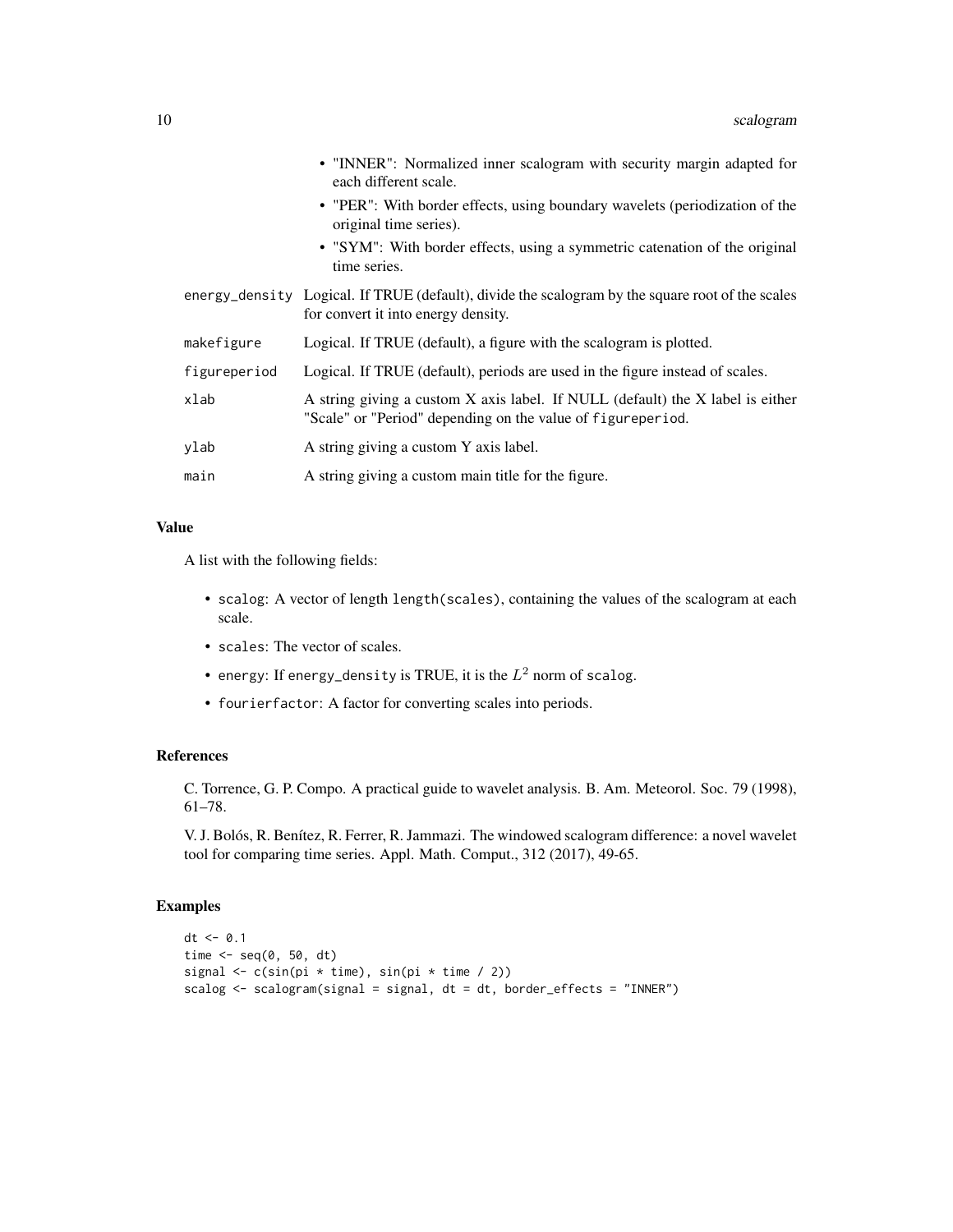#### <span id="page-10-0"></span>Description

This function computes an approximation of the effective radius of a mother wavelet.

#### Usage

```
wavelet_radius(wname = c("MORLET", "DOG", "PAUL", "HAAR", "HAAR2"),
                      wparam = NULL,
                      perc = .0025,
                      scale = 100,
                      n = 1000,makefigure = FALSE)
```
#### Arguments

| wname      | A string, equal to "MORLET", "DOG", "PAUL", "HAAR" or "HAAR2". The<br>difference between "HAAR" and "HAAR2" is that "HAAR2" is more accurate<br>but slower. |
|------------|-------------------------------------------------------------------------------------------------------------------------------------------------------------|
| wparam     | The corresponding nondimensional parameter for the wavelet function (Morlet,<br>DoG or Paul).                                                               |
| perc       | Numeric. The wavelet radius is computed so that the area covered is at least the<br>$100*(1\text{-perc})\%$ of the total area of the mother wavelet.        |
| scale      | Numeric. Scale of the wavelet used in the computations. It only affects the<br>accuracy.                                                                    |
| n          | Numeric. The computations use a time series of length $2n + 1$ .                                                                                            |
| makefigure | Logical. Plots a figure with the real part of the mother wavelet and its modulus.                                                                           |

#### Value

A list with the following fields:

- left: The radius on the left.
- right: The radius on the right.

#### Examples

```
waverad <- wavelet_radius(wname = "MORLET", makefigure = TRUE)
```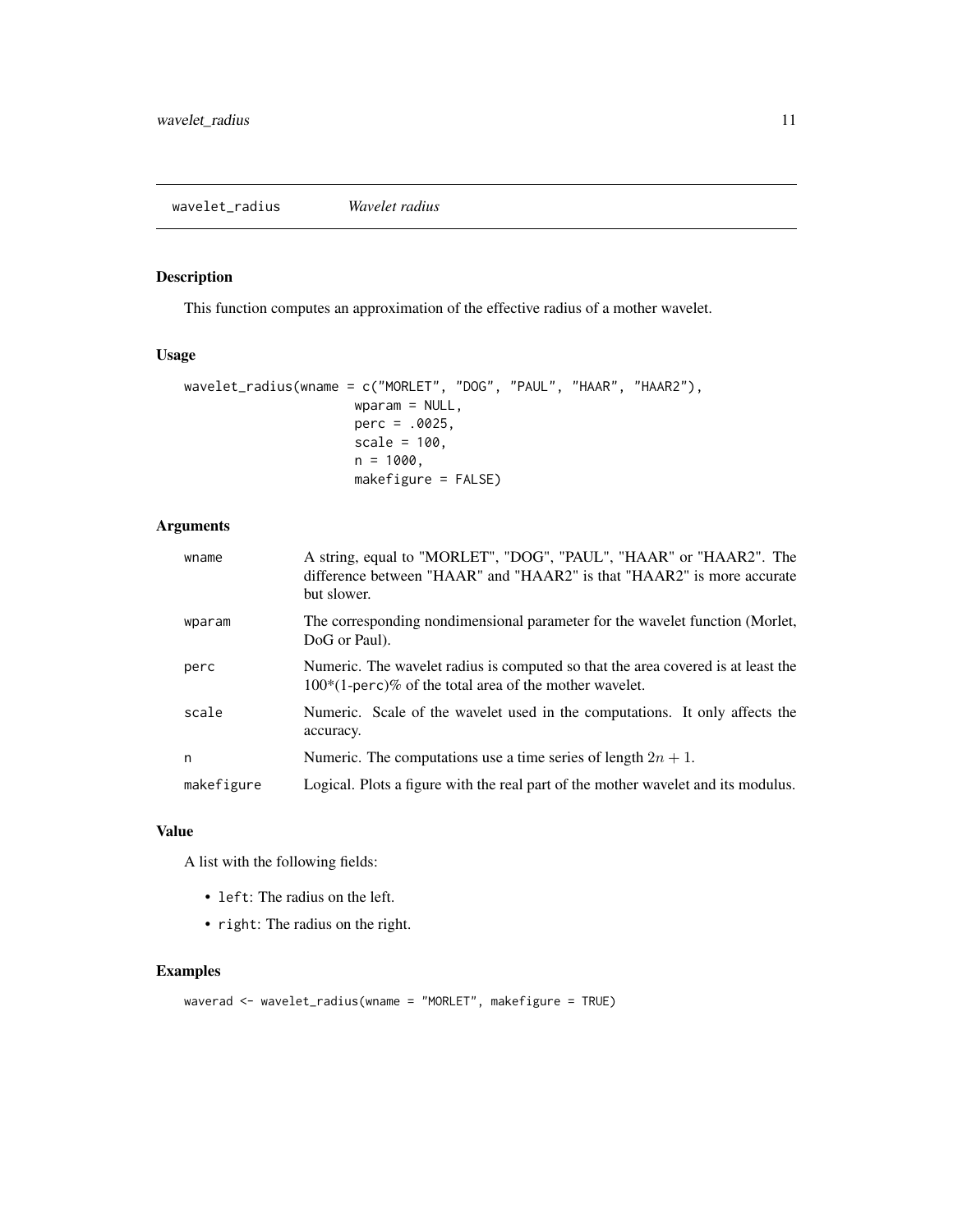#### <span id="page-11-0"></span>Description

This function plots a function of two variables (usually times and scales). It is suitable for plotting windowed scalograms, windowed scalogram differences, wavelet coherences and windowed scale indices.

#### Usage

wavPlot(Z,

```
X = NULL,Y = NULL,Ylog = FALSE,
Yrev = TRUE,zlim = NULL,
coi = NULL,rdist = NULL,
sig95 = NULL,sig@5 = NULL,Xname = "X",
Yname = "Y",Zname = "Z")
```

| Z     | A matrix with the images of the function to be plotted.                                                                    |
|-------|----------------------------------------------------------------------------------------------------------------------------|
| X     | A vector with x-coordinates (times).                                                                                       |
| Υ     | A vector with y-coordinates (scales).                                                                                      |
| Ylog  | Logical. Considers logarithmic scale for the y-axis.                                                                       |
| Yrev  | Logical. Considers reverse the y-axis.                                                                                     |
| zlim  | A vector of length 2 with the limits for the z-axis (the color bar).                                                       |
| coi   | A vector of size length(X) with the y-coordinates of the frontier of the cone of<br>influence.                             |
| rdist | Numeric. Only for WSD plots, margin in the y-axis where appear border effects.                                             |
| sig95 | Logical matrix with the same size as $Z$ . TRUE if the corresponding point in $Z$ is<br>inside the significance at 95%.    |
| sig05 | Logical matrix with the same size as $Z$ . TRUE if the corresponding point in $Z$ is<br>inside the significance at $5\%$ . |
| Xname | A string with the name of the x-axis.                                                                                      |
| Yname | A string with the name of the y-axis.                                                                                      |
| Zname | A string with the name of the function.                                                                                    |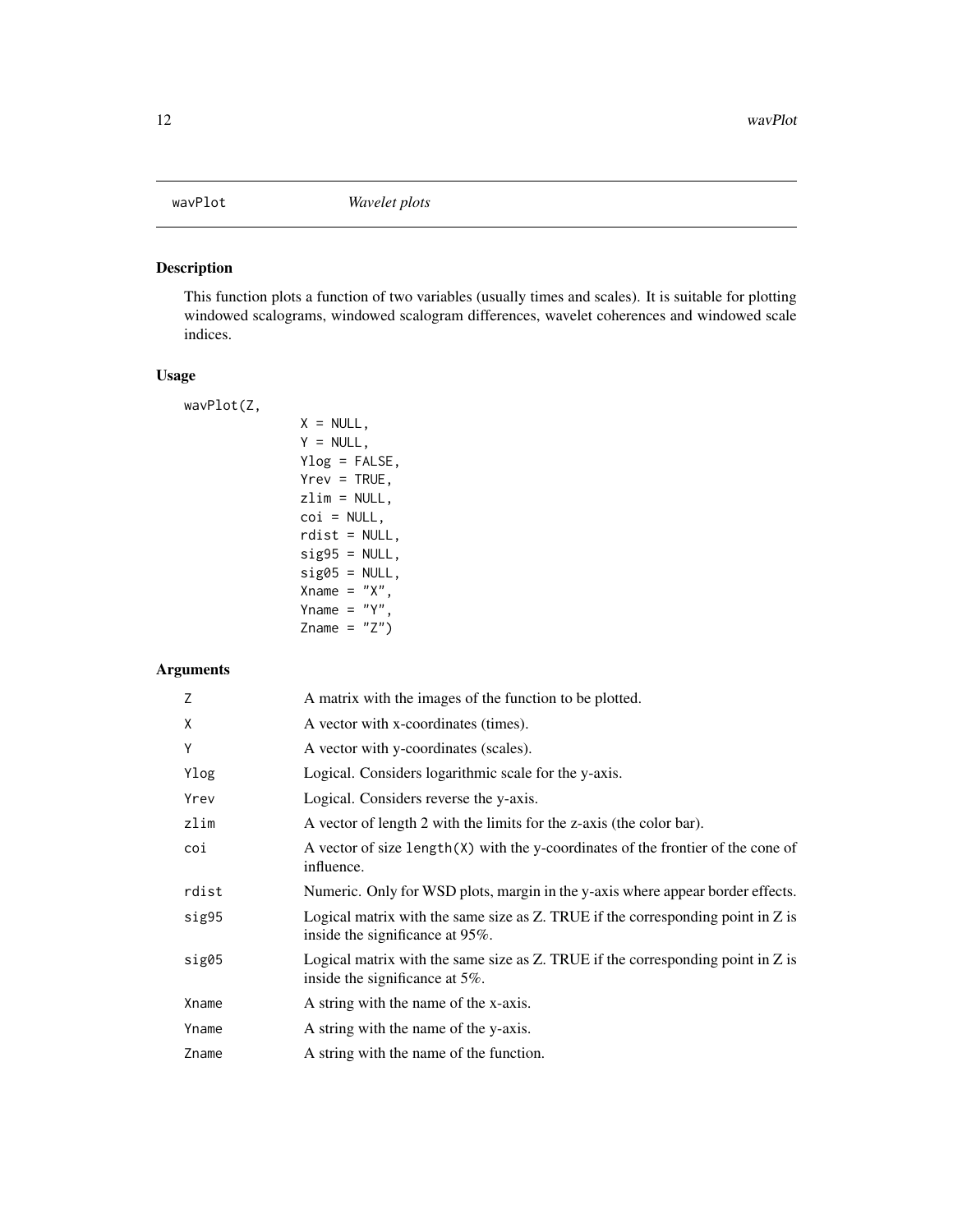#### <span id="page-12-0"></span>windowed\_scale\_index 13

#### Examples

```
nt <- 1500
time <-1:nt
sd noise \leq 0.2 #% In Bol\tilde{A}<sup>3</sup>s et al. 2017 Figure 1, sd noise = 1.
signal1 <- rnorm(n = nt, mean = 0, sd = sd_noise) + sin(time / 10)
signal2 <- rnorm(n = nt, mean = 0, sd = sd_noise) + sin(time / 10)
signal2[500:1000] = signal2[500:1000] + sin((500:1000) / 2)
## Not run:
wsd <- wsd(signal1 = signal1, signal2 = signal2, mc_nrand = 10, makefigure = FALSE)
wavPlot(Z = -log2(wsd$wsd), X = wsd$t, Y = wsd$scales, Ylog = TRUE, coi = wsd$coi,
        rdist = wsd$rdist, sig95 = wsd$signif95, sig05 = wsd$signif05, Xname = "Time",
        Yname = "Scale", Zname = "-log2(WSD)")
## End(Not run)
```
windowed\_scale\_index *Windowed scale index*

#### Description

This function computes the windowed scale indices of a signal in the scale interval  $[s_0, s_1]$ , for a given set of scale parameters  $s_1$  and taking  $s_0$  as the minimum scale (see Benítez et al. 2010).

The windowed scale index of a signal in the scale interval  $[s_0, s_1]$  centered at time tc and with time windows radius windowrad is given by the quotient

$$
\frac{WS_{windowrad}(tc, s_{min})}{WS_{windowrad}(tc, s_{max})},
$$

where  $WS_{windowrad}$  is the corresponding windowed scalogram with time windows radius windowrad,  $s_{max} \in [s_0, s_1]$  is the smallest scale such that  $WS_{windowrad}(tc, s) \leq WS_{windowrad}(tc, s_{max})$  for all  $s \in [s_0, s_1]$ , and  $s_{min} \in [s_{max}, 2s_1]$  is the smallest scale such that  $WS_{windowrad}(tc, s_{min}) \le$  $WS_{windowrad}(tc, s)$  for all  $s \in [s_{max}, 2s_1]$ .

#### Usage

```
windowed\_scale\_index(signal = NULL,
```

```
wsc = NULL,wsc\_coi = NULL,dt = 1,
scales = NULL,
powerscales = TRUE,
s1 = NULL,
windowrad = NULL,delta_t = NULL,wname = c("MORLET", "DOG", "PAUL", "HAAR", "HAAR2"),
wparam = NULL,
```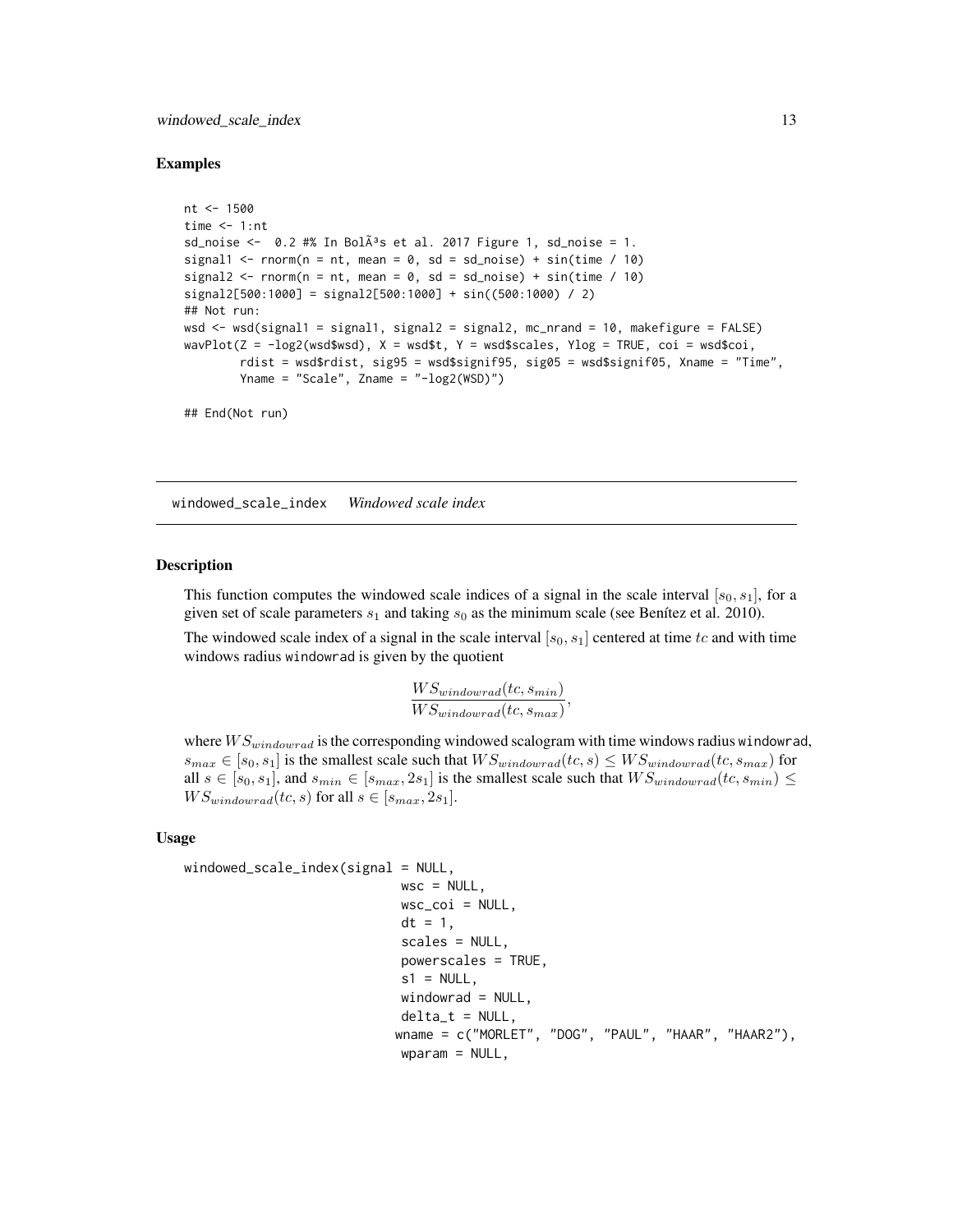```
waverad = NULL,border_effects = c("BE", "INNER", "PER", "SYM"),makefigure = TRUE,
time_values = NULL,
figureperiod = TRUE,
plot_wsc = FALSE,
xlab = "Time",ylab = NULL,
main = "Windowed Scale Index",
zlim = NULL)
```

| signal      | A vector containing the signal whose windowed scale indices are wanted.                                                                                                                                                                                                                                                                                                                                                                                                                                                                                                      |
|-------------|------------------------------------------------------------------------------------------------------------------------------------------------------------------------------------------------------------------------------------------------------------------------------------------------------------------------------------------------------------------------------------------------------------------------------------------------------------------------------------------------------------------------------------------------------------------------------|
| <b>WSC</b>  | A matrix containing the windowed scalograms from which the windowed scale<br>indices are going to be computed (number of times x number of scales, as it<br>is returned by the windowed_scalogram function). If wsc is not NULL, then<br>signal, windowrad, delta_t, waverad and border_effects are not necessary<br>and they are ignored.                                                                                                                                                                                                                                   |
| wsc_coi     | A vector of length nrow(wsc) (i.e. number of times) containing the values of<br>the maximum scale at each time from which there are border effects in the win-<br>dowed scalogram wsc. If wsc is NULL, then wsc_coi is not necessary and it is<br>ignored.                                                                                                                                                                                                                                                                                                                   |
| dt          | Numeric. The time step of the signal.                                                                                                                                                                                                                                                                                                                                                                                                                                                                                                                                        |
| scales      | A vector containing the wavelet scales at wich the windowed scalograms are<br>computed. This can be either a vector with all the scales or, following Torrence<br>and Compo 1998, a vector of 3 elements with the minimum scale, the maximum<br>scale and the number of suboctaves per octave. In the first case, powerscales<br>must be FALSE if the given scales are not power 2 scales. In the second case,<br>powerscales must be TRUE in order to construct power 2 scales using a base 2<br>logarithmic scale). If scales is NULL, they are automatically constructed. |
| powerscales | Logical. It must be TRUE (default) only in these cases:                                                                                                                                                                                                                                                                                                                                                                                                                                                                                                                      |
|             | • If scales are power 2 scales, i.e. they use a base 2 logarithmic scale.<br>• If we want to construct power 2 scales automatically. In this case, scales<br>must be NULL.<br>• If we want to construct power 2 scales from scales. In this case, length (scales)<br>must be 3.                                                                                                                                                                                                                                                                                              |
|             | Otherwise, it must be FALSE.                                                                                                                                                                                                                                                                                                                                                                                                                                                                                                                                                 |
| s1          | A vector containing the scales $s_1$ . The windowed scale indices are computed<br>in the intervals $[s_0, s_1]$ , where $s_0$ is the minimum scale in scales. If s1 are<br>not power 2 scales, then scales should not be power 2 scales either and hence,<br>powerscales must be FALSE.                                                                                                                                                                                                                                                                                      |
| windowrad   | Integer. Time radius for the windows, measured in dt. By default, it is set to<br>ceiling(length(signal)/20).                                                                                                                                                                                                                                                                                                                                                                                                                                                                |
| delta_t     | Integer. Increment of time for the construction of windows central times, mea-<br>sured in dt. By default, it is set to $ceiling(length(signal)/256)$ .                                                                                                                                                                                                                                                                                                                                                                                                                      |
|             |                                                                                                                                                                                                                                                                                                                                                                                                                                                                                                                                                                              |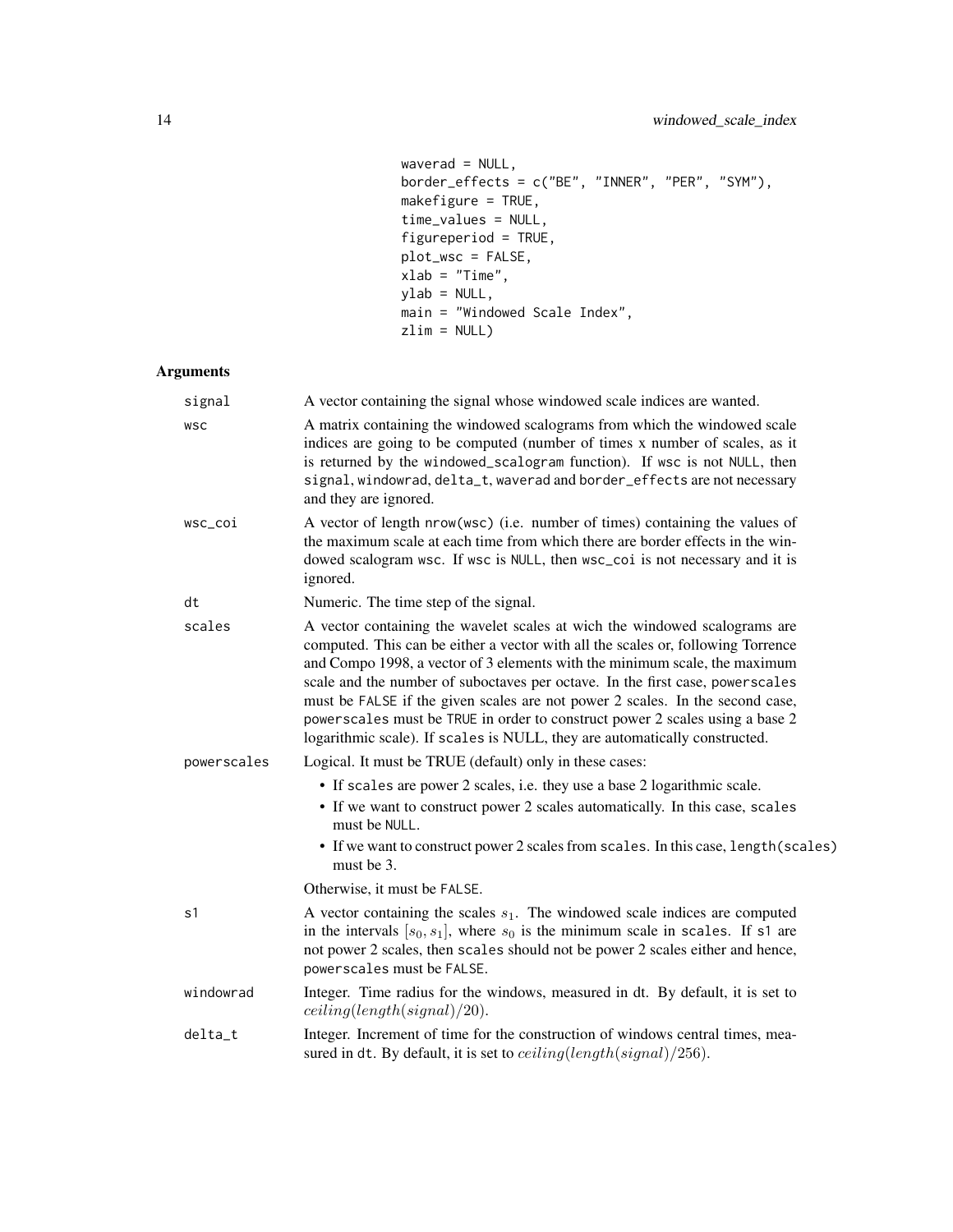| wname          | A string, equal to "MORLET", "DOG", "PAUL", "HAAR" or "HAAR2". The<br>difference between "HAAR" and "HAAR2" is that "HAAR2" is more accurate<br>but slower.                                                            |
|----------------|------------------------------------------------------------------------------------------------------------------------------------------------------------------------------------------------------------------------|
| wparam         | The corresponding nondimensional parameter for the wavelet function (Morlet,<br>DoG or Paul).                                                                                                                          |
| waverad        | Numeric. The radius of the wavelet used in the computations for the cone of<br>influence. If it is not specified, it is asumed to be $\sqrt{2}$ for Morlet and DoG, $1/\sqrt{2}$<br>for Paul and 0.5 for Haar.         |
| border_effects | A string, equal to "BE", "INNER", "PER" or "SYM", which indicates how to<br>manage the border effects which arise usually when a convolution is performed<br>on finite-lenght signals.                                 |
|                | • "BE": With border effects, padding time series with zeroes.                                                                                                                                                          |
|                | • "INNER": Normalized inner scalogram with security margin adapted for<br>each different scale.                                                                                                                        |
|                | • "PER": With border effects, using boundary wavelets (periodization of the<br>original time series).                                                                                                                  |
|                | • "SYM": With border effects, using a symmetric catenation of the original<br>time series.                                                                                                                             |
| makefigure     | Logical. If TRUE (default), a figure with the windowed scale indices is plotted.                                                                                                                                       |
| time_values    | A numerical vector of length length(signal) containing custom time values<br>for the figure. If NULL (default), it will be computed starting at 0.                                                                     |
| figureperiod   | Logical. If TRUE (default), periods are used in the figure instead of scales.                                                                                                                                          |
| plot_wsc       | Logical. If TRUE, it plots the windowed scalograms from which the windowed<br>scale indices are computed.                                                                                                              |
| xlab           | A string giving a custom X axis label.                                                                                                                                                                                 |
| ylab           | A string giving a custom Y axis label. If NULL (default) the Y label is either<br>"s1" or "Period of s1" depending on the value of figureperiod if length(s1)<br>$> 1$ , or "Windowed Scale Index" if length(s1) == 1. |
| main           | A string giving a custom main title for the figure.                                                                                                                                                                    |
| zlim           | A vector of length 2 with the limits for the z-axis (the color bar).                                                                                                                                                   |

A list with the following fields:

- wsi: A matrix of size length(tcentral) x length(s1) containing the values of the corresponding windowed scale indices.
- s0: The scale  $s_0$ .
- s1: The vector of scales  $s_1$ .
- smax: A matrix of size length(tcentral) x length(s1) containing the scales  $s_{max}$ .
- smin: A matrix of size length(tcentral) x length(s1) containing the scales  $s_{min}$ .
- wsc: A matrix of size length(tcentral) x length(scales) containing the windowed scalograms from which the windowed scale indices are computed.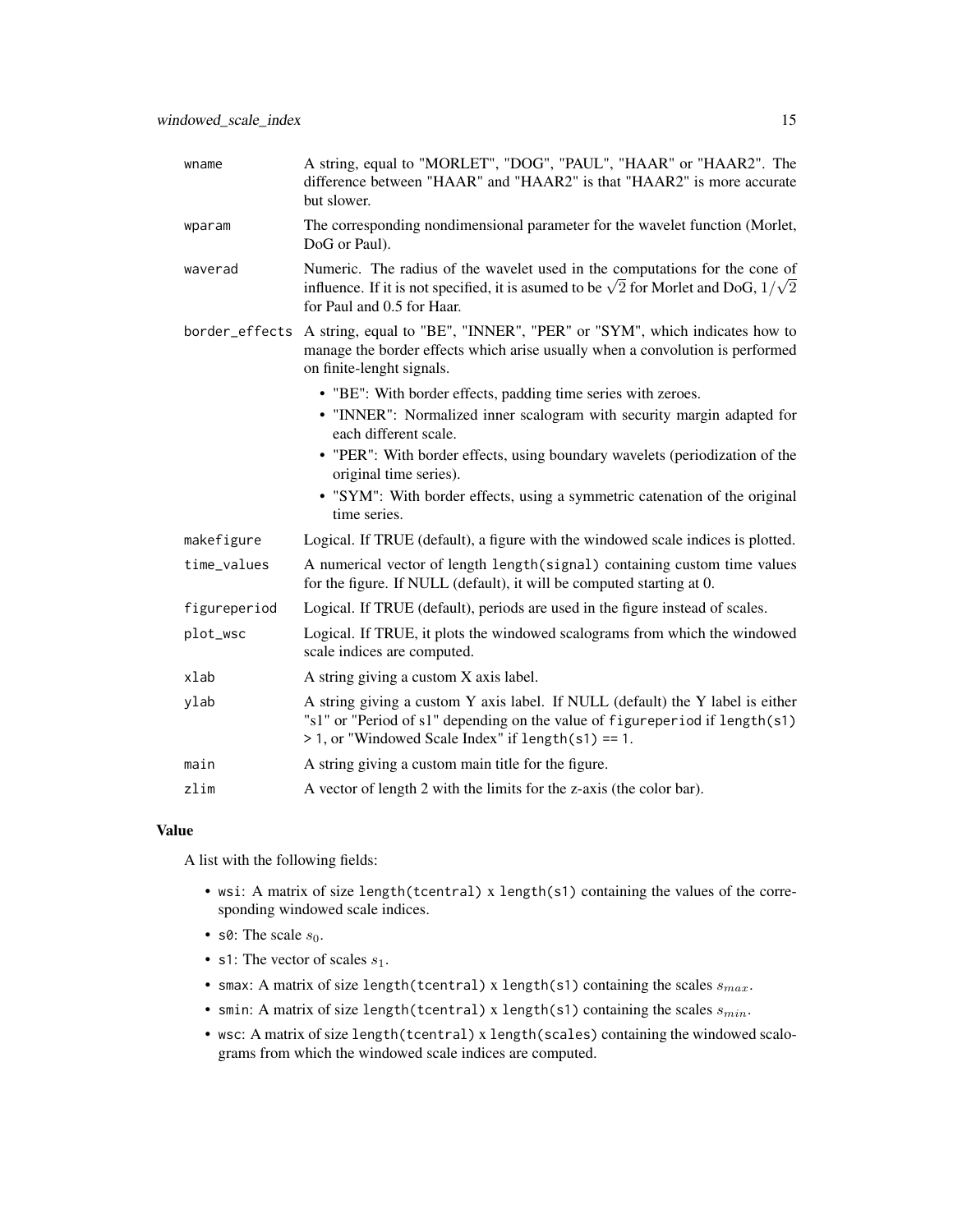- <span id="page-15-0"></span>• scalog\_smax: A matrix of size length(tcentral) x length(s1) containing the values of the corresponding scalograms at scales  $s_{max}$ .
- scalog\_smin: A matrix of size length(tcentral) x length(s1) containing the values of the corresponding scalograms at scales  $s_{min}$ .
- tcentral: The vector of central times used in the computation of wsi.
- windowrad: Radius for the time windows, measured in dt.
- fourierfactor: A factor for converting scales into periods.
- coi\_maxscale: A vector of length length(tcentral) containing the values of the maximum scale at each time from which there are border effects.

#### References

R. Benítez, V. J. Bolós, M. E. Ramírez. A wavelet-based tool for studying non-periodicity. Comput. Math. Appl. 60 (2010), no. 3, 634-641.

#### Examples

```
dt <- 0.1
time \leq seq(0, 50, dt)
signal \leq c(sin(pi * time), sin(pi * time / 2))
# First, we try with default s1 scales (a vector with a wide range of values for s1).
wsi_full <- windowed_scale_index(signal = signal, dt = dt, figureperiod = FALSE)
# Next, we choose a meaningful s1 value, greater than all relevant scales.
wsi <- windowed_scale_index(signal = signal, dt = dt, s1 = 4, figureperiod = FALSE)
# Another way, giving the windowed scalograms instead of the signal:
wsc <- windowed_scalogram(signal = signal, dt = dt, figureperiod = FALSE,
                          energy_density = FALSE, makefigure = FALSE)
wsi_full <- windowed_scale_index(wsc = wsc$wsc, wsc_coi = wsc$coi_maxscale,
                                 scales = wsc$scales, time_values = wsc$tcentral,
                                 figureperiod = FALSE)
wsi <- windowed_scale_index(wsc = wsc$wsc, wsc_coi = wsc$coi_maxscale,
                            scales = wsc$scales, s1 = 4, time_values = wsc$tcentral,
                            figureperiod = FALSE)
```
windowed\_scalogram *Windowed scalograms of a signal*

#### Description

This function computes the normalized windowed scalograms of a signal for the scales given. It is computed using time windows with radius windowrad centered at a vector of central times with increment of time delta\_t. It is important to note that the notion of scalogram here is analogous to the spectrum of the Fourier transform. It gives the contribution of each scale to the total energy of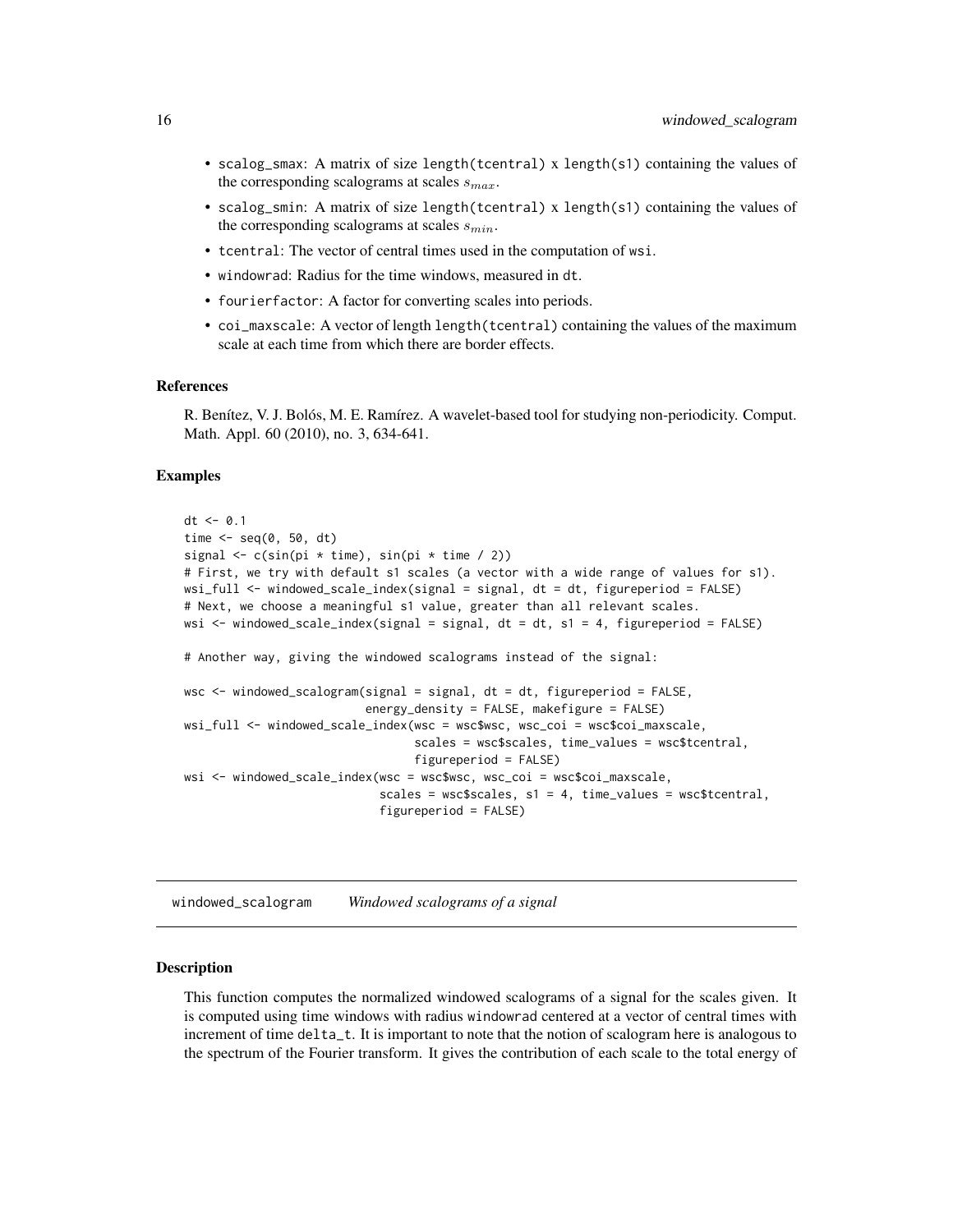the signal. For each scale s and central time tc, it is defined as the square root of the integral of the squared modulus of the wavelet transform w.r.t the time variable  $t$ , i.e.

$$
WS_{windowrad}(tc, s) := (\int_{tc - windowrad}^{tc + windowrad} |Wf(t, s)|^2 dt)^{1/2}.
$$

"Normalized" means that the windowed scalograms are divided by the square root of the length of the respective time windows in order to be comparable between them.

#### Usage

```
windowed_scalogram(signal,
```

```
dt = 1,
scales = NULL,
powerscales = TRUE,
windowrad = NULL,
delta_t = NULL,wname = c("MORLET", "DOG", "PAUL", "HAAR", "HAAR2"),
wparam = NULL,
waverad = NULL,border_effects = c("BE", "INNER", "PER", "SYM"),
energy_density = TRUE,
makefigure = TRUE,
time_values = NULL,
figureperiod = TRUE,
xlab = "Time",ylab = NULL,
main = "Windowed Scalogram",
zlim = NULL)
```

| signal      | A vector containing the signal whose windowed scalogram is wanted.                                                                                                                                                                                                                                                                                                                                                                                                                                                                                                            |
|-------------|-------------------------------------------------------------------------------------------------------------------------------------------------------------------------------------------------------------------------------------------------------------------------------------------------------------------------------------------------------------------------------------------------------------------------------------------------------------------------------------------------------------------------------------------------------------------------------|
| dt          | Numeric. The time step of the signal.                                                                                                                                                                                                                                                                                                                                                                                                                                                                                                                                         |
| scales      | A vector containing the wavelet scales at wich the windowed scalograms are<br>computed. This can be either a vector with all the scales or, following Torrence<br>and Compo 1998, a vector of 3 elements with the minimum scale, the maximum<br>scale and the number of suboctaves per octave. In the first case, power scales<br>must be FALSE if the given scales are not power 2 scales. In the second case,<br>powerscales must be TRUE in order to construct power 2 scales using a base 2<br>logarithmic scale). If scales is NULL, they are automatically constructed. |
| powerscales | Logical. It must be TRUE (default) only in these cases:                                                                                                                                                                                                                                                                                                                                                                                                                                                                                                                       |
|             | • If scales are power 2 scales, i.e. they use a base 2 logarithmic scale.<br>• If we want to construct power 2 scales automatically. In this case, scales<br>must be NULL.                                                                                                                                                                                                                                                                                                                                                                                                    |
|             | • If we want to construct power 2 scales from scales. In this case, length (scales)<br>must be 3.                                                                                                                                                                                                                                                                                                                                                                                                                                                                             |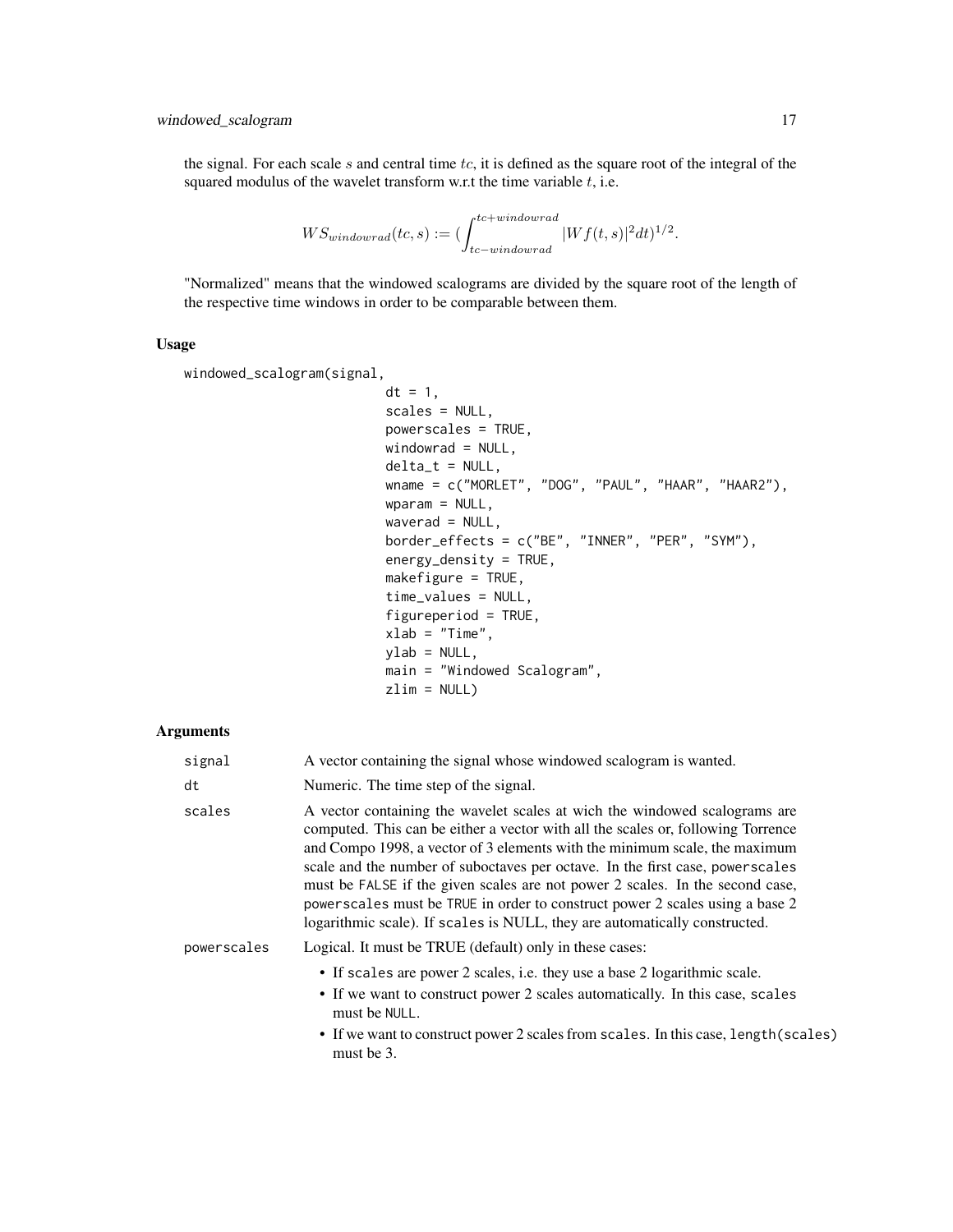|                | Otherwise, it must be FALSE.                                                                                                                                                                                                                                                      |
|----------------|-----------------------------------------------------------------------------------------------------------------------------------------------------------------------------------------------------------------------------------------------------------------------------------|
| windowrad      | Integer. Time radius for the windows, measured in dt. By default, it is set to<br>ceiling(length(signal)/20).                                                                                                                                                                     |
| delta_t        | Integer. Increment of time for the construction of windows central times, mea-<br>sured in dt. By default, it is set to $ceiling(length(signal)/256)$ .                                                                                                                           |
| wname          | A string, equal to "MORLET", "DOG", "PAUL", "HAAR" or "HAAR2". The<br>difference between "HAAR" and "HAAR2" is that "HAAR2" is more accurate<br>but slower.                                                                                                                       |
| wparam         | The corresponding nondimensional parameter for the wavelet function (Morlet,<br>DoG or Paul).                                                                                                                                                                                     |
| waverad        | Numeric. The radius of the wavelet used in the computations for the cone of<br>influence. If it is not specified, it is asumed to be $\sqrt{2}$ for Morlet and DoG, $1/\sqrt{2}$<br>for Paul and 0.5 for Haar.                                                                    |
| border_effects | String, equal to "BE", "INNER", "PER" or "SYM", which indicates how to<br>manage the border effects which arise usually when a convolution is performed<br>on finite-lenght signals.                                                                                              |
|                | • "BE": With border effects, padding time series with zeroes.                                                                                                                                                                                                                     |
|                | • "INNER": Normalized inner scalogram with security margin adapted for<br>each different scale. Although there are no border effects, it is shown as a<br>regular COI the zone in which the length of $J(s)$ (see Benítez et al. 2010)<br>is smaller and it has to be normalized. |
|                | • "PER": With border effects, using boundary wavelets (periodization of the<br>original time series).                                                                                                                                                                             |
|                | • "SYM": With border effects, using a symmetric catenation of the original<br>time series.                                                                                                                                                                                        |
|                | energy_density Logical. If TRUE (default), divide the scalograms by the square root of the<br>scales for convert them into energy density.                                                                                                                                        |
| makefigure     | Logical. If TRUE (default), a figure with the scalograms is plotted.                                                                                                                                                                                                              |
| time_values    | A numerical vector of length length(signal) containing custom time values<br>for the figure. If NULL (default), it will be computed starting at 0.                                                                                                                                |
| figureperiod   | Logical. If TRUE (default), periods are used in the figure instead of scales.                                                                                                                                                                                                     |
| xlab           | A string giving a custom X axis label.                                                                                                                                                                                                                                            |
| ylab           | A string giving a custom Y axis label. If NULL (default) the Y label is either<br>"Scale" or "Period" depending on the value of figureperiod if length (scales)<br>> 1, or "Windowed Scalogram" if length(scales) == 1.                                                           |
| main           | A string giving a custom main title for the figure.                                                                                                                                                                                                                               |
| zlim           | A vector of length 2 with the limits for the z-axis (the color bar).                                                                                                                                                                                                              |

A list with the following fields:

• wsc: A matrix of size length(tcentral) x length(scales) containing the values of the windowed scalograms at each scale and at each time window.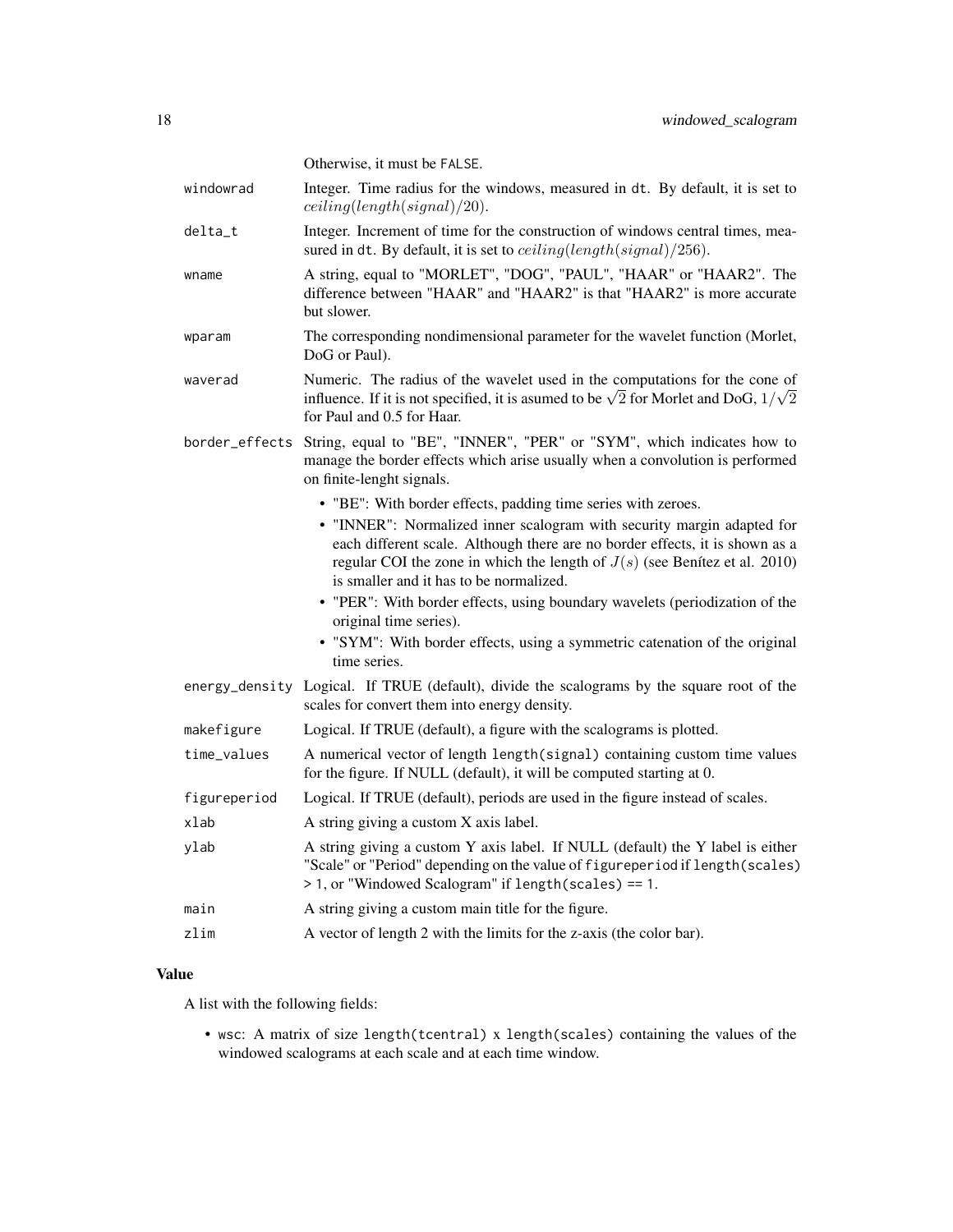- <span id="page-18-0"></span>• tcentral: The vector of central times at which the windows are centered.
- scales: The vector of the scales.
- windowrad: Radius for the time windows, measured in dt.
- fourierfactor: A factor for converting scales into periods.
- coi\_maxscale: A vector of length length (tcentral) containing the values of the maximum scale from which there are border effects for the respective central time.

#### References

C. Torrence, G. P. Compo. A practical guide to wavelet analysis. B. Am. Meteorol. Soc. 79 (1998), 61–78.

V. J. Bolós, R. Benítez, R. Ferrer, R. Jammazi. The windowed scalogram difference: a novel wavelet tool for comparing time series. Appl. Math. Comput., 312 (2017), 49-65.

R. Benítez, V. J. Bolós, M. E. Ramírez. A wavelet-based tool for studying non-periodicity. Comput. Math. Appl. 60 (2010), no. 3, 634-641.

#### Examples

```
dt < -0.1time \leq seq(0, 50, dt)
signal \leq c(sin(pi * time), sin(pi * time / 2))
wscalog <- windowed_scalogram(signal = signal, dt = dt)
```

| I<br>$\sim$<br>$\sim$ |
|-----------------------|
|-----------------------|

#### **Windowed Scalogram Difference**

#### Description

This function computes the Windowed Scalogram Difference of two signals. The definition and details can be found in (Bolós et al. 2017).

#### Usage

```
wsd(signal1,
           signal2,
           dt = 1,
           scaleparam = NULL,
           windowrad = NULL,
           rdist = NULL,delta_t = NULL,normalize = c("NO", "ENERGY", "MAX", "SCALE"),
           refscale = NULL,
           wname = c("MORLET", "DOG", "PAUL", "HAAR", "HAAR2"),
           wparam = NULL,
```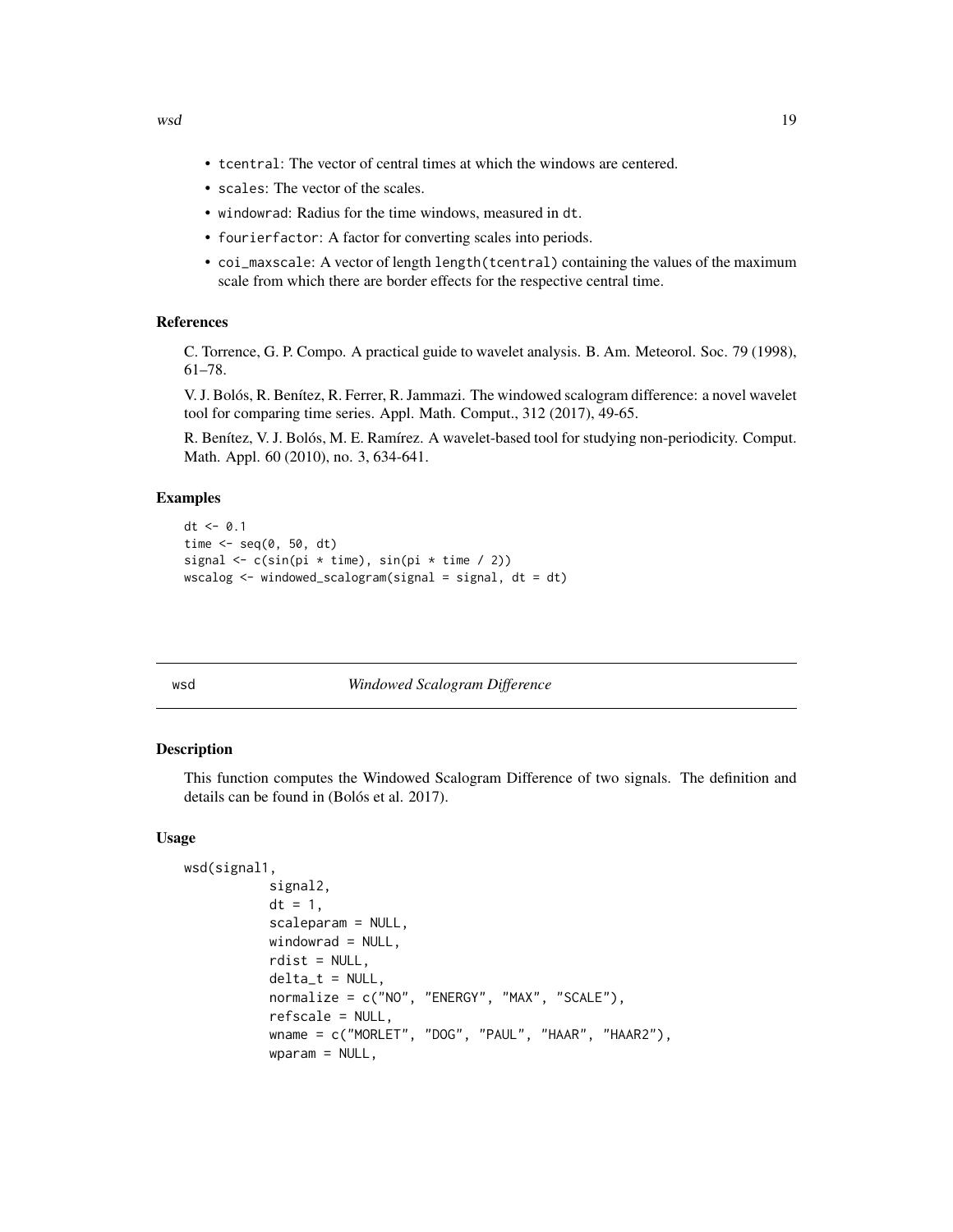```
waverad = NULL,
border_effects = c("BE", "INNER", "PER", "SYM"),
mc\_nrand = 0,
commutative = TRUE,
wscnoise = 0.02,
compensation = 0,
energy_density = TRUE,
parallel = FALSE,
makefigure = TRUE,
time_values = NULL,
figureperiod = TRUE,
xlab = "Time",
ylab = NULL,
main = "-\log2(WSD)",
zlim = NULL)
```

| signal1    | A vector containing the first signal.                                                                                                                                                                                                                                                                                                                       |
|------------|-------------------------------------------------------------------------------------------------------------------------------------------------------------------------------------------------------------------------------------------------------------------------------------------------------------------------------------------------------------|
| signal2    | A vector containing the second signal (its length should be equal to that of<br>signal1).                                                                                                                                                                                                                                                                   |
| dt         | Numeric. The time step of the signals.                                                                                                                                                                                                                                                                                                                      |
| scaleparam | A vector of three elements with the minimum scale, the maximum scale and<br>the number of suboctaves per octave for constructing power 2 scales (following<br>Torrence and Compo 1998). If NULL, they are automatically constructed.                                                                                                                        |
| windowrad  | Integer. Time radius for the windows, measured in dt. By default, it is set to<br>ceiling(length(signal1)/20).                                                                                                                                                                                                                                              |
| rdist      | Integer. Log-scale radius for the windows measured in suboctaves. By default,<br>it is set to <i>ceiling</i> ( <i>length</i> ( <i>scales</i> )/20).                                                                                                                                                                                                         |
| delta_t    | Integer. Increment of time for the construction of windows central times, mea-<br>sured in dt. By default, it is set to $ceiling(length(signal1)/256)$ .                                                                                                                                                                                                    |
| normalize  | String, equal to "NO", "ENERGY", "MAX" or "SCALE". If "ENERGY", sig-<br>nals are divided by their respective energies. If "MAX", each signal is di-<br>vided by the maximum value attained by its scalogram. In these two cases,<br>energy_density must be TRUE. Finally, if "SCALE", each signal is divided<br>by their scalogram value at scale refscale. |
| refscale   | Numeric. The reference scale for normalize.                                                                                                                                                                                                                                                                                                                 |
| wname      | A string, equal to "MORLET", "DOG", "PAUL", "HAAR" or "HAAR2". The<br>difference between "HAAR" and "HAAR2" is that "HAAR2" is more accurate<br>but slower.                                                                                                                                                                                                 |
| wparam     | The corresponding nondimensional parameter for the wavelet function (Morlet,<br>DoG or Paul).                                                                                                                                                                                                                                                               |
| waverad    | Numeric. The radius of the wavelet used in the computations for the cone of<br>influence. If it is not specified, it is asumed to be $\sqrt{2}$ for Morlet and DoG, $1/\sqrt{2}$<br>for Paul and 0.5 for Haar.                                                                                                                                              |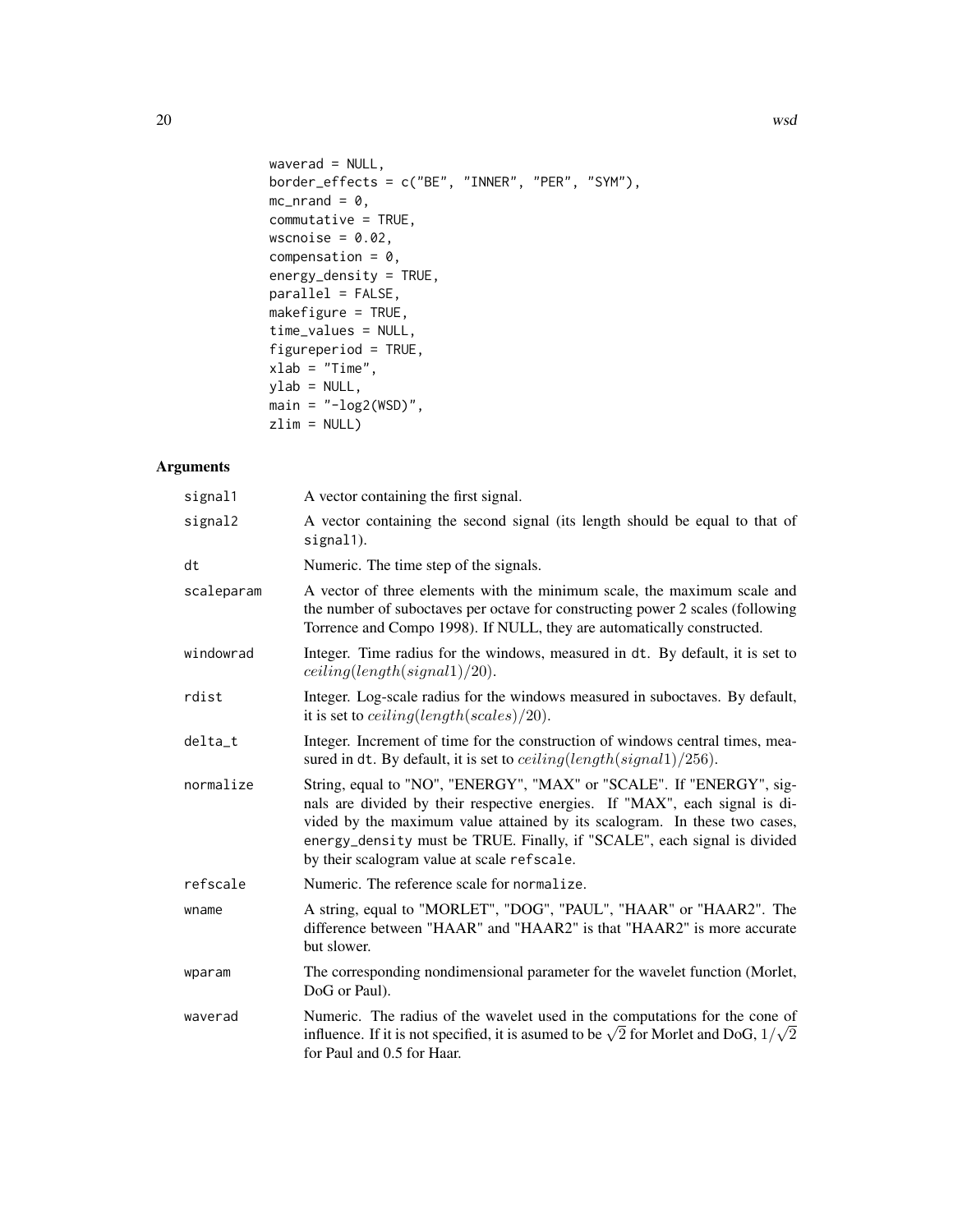|              | border_effects String, equal to "BE", "INNER", "PER" or "SYM", which indicates how to<br>manage the border effects which arise usually when a convolution is performed<br>on finite-lenght signals.                                                                                     |
|--------------|-----------------------------------------------------------------------------------------------------------------------------------------------------------------------------------------------------------------------------------------------------------------------------------------|
|              | • "BE": With border effects, padding time series with zeroes.<br>• "INNER": Normalized inner scalogram with security margin adapted for<br>each different scale.                                                                                                                        |
|              | • "PER": With border effects, using boundary wavelets (periodization of the<br>original time series).                                                                                                                                                                                   |
|              | • "SYM": With border effects, using a symmetric catenation of the original<br>time series.                                                                                                                                                                                              |
| mc_nrand     | Integer. Number of Montecarlo simulations to be performed in order to deter-<br>mine the 95% and 5% significance contours.                                                                                                                                                              |
| commutative  | Logical. If TRUE (default) the commutative windowed scalogram difference.<br>Otherwise a non-commutative (but simpler) version is computed (see Bolós et<br>al. 2017).                                                                                                                  |
| wscnoise     | Numeric in $[0, 1]$ . If a (windowed) scalogram takes values close to zero, some<br>problems may appear because we are considering relative differences. Specifi-<br>cally, we can get high relative differences that in fact are not relevant, or even<br>divisions by zero.           |
|              | If we consider absolute differences this would not happen but, on the other hand,<br>using absolute differences is not appropriate for scalogram values not close to<br>zero.                                                                                                           |
|              | So, the parameter wscnoise stablishes a threshold for the scalogram values<br>above which a relative difference is computed, and below which a difference<br>proportional to the absolute difference is computed (the proportionality factor is<br>determined by requiring continuity). |
|              | Finally, wschoise can be interpreted as the relative amplitude of the noise in the<br>scalograms and is chosen in order to make a relative $(= 0)$ , absolute $(= 1)$ or<br>mix (in $(0, 1)$ ) difference between scalograms. Default value is set to 0.02.                             |
| compensation | Numeric. It is an alternative to wscnoise for preventing numerical errors or<br>non-relevant high relative differences when scalogram values are close to zero<br>(see Bolós et al. 2017). It should be a non-negative relatively small value.                                          |
|              | energy_density Logical. If TRUE (default), divide the scalograms by the square root of the<br>scales for convert them into energy density. Note that it does not affect the<br>results if wschoise $= 0$ .                                                                              |
| narallal     | Logical If TRUE it uses function paranoly from package parallel for the                                                                                                                                                                                                                 |

parallel Logical. If TRUE, it uses function parApply from package parallel for the Montecarlo simulations. When FALSE (default) it uses the normal apply function.

makefigure Logical. If TRUE (default), a figure with the WSD is plotted.

- time\_values A numerical vector of length length(signal) containing custom time values for the figure. If NULL (default), it will be computed starting at 0.
- figureperiod Logical. If TRUE (default), periods are used in the figure instead of scales.
- xlab A string giving a custom X axis label.
- ylab A string giving a custom Y axis label. If NULL (default) the Y label is either "Scale" or "Period" depending on the value of figureperiod.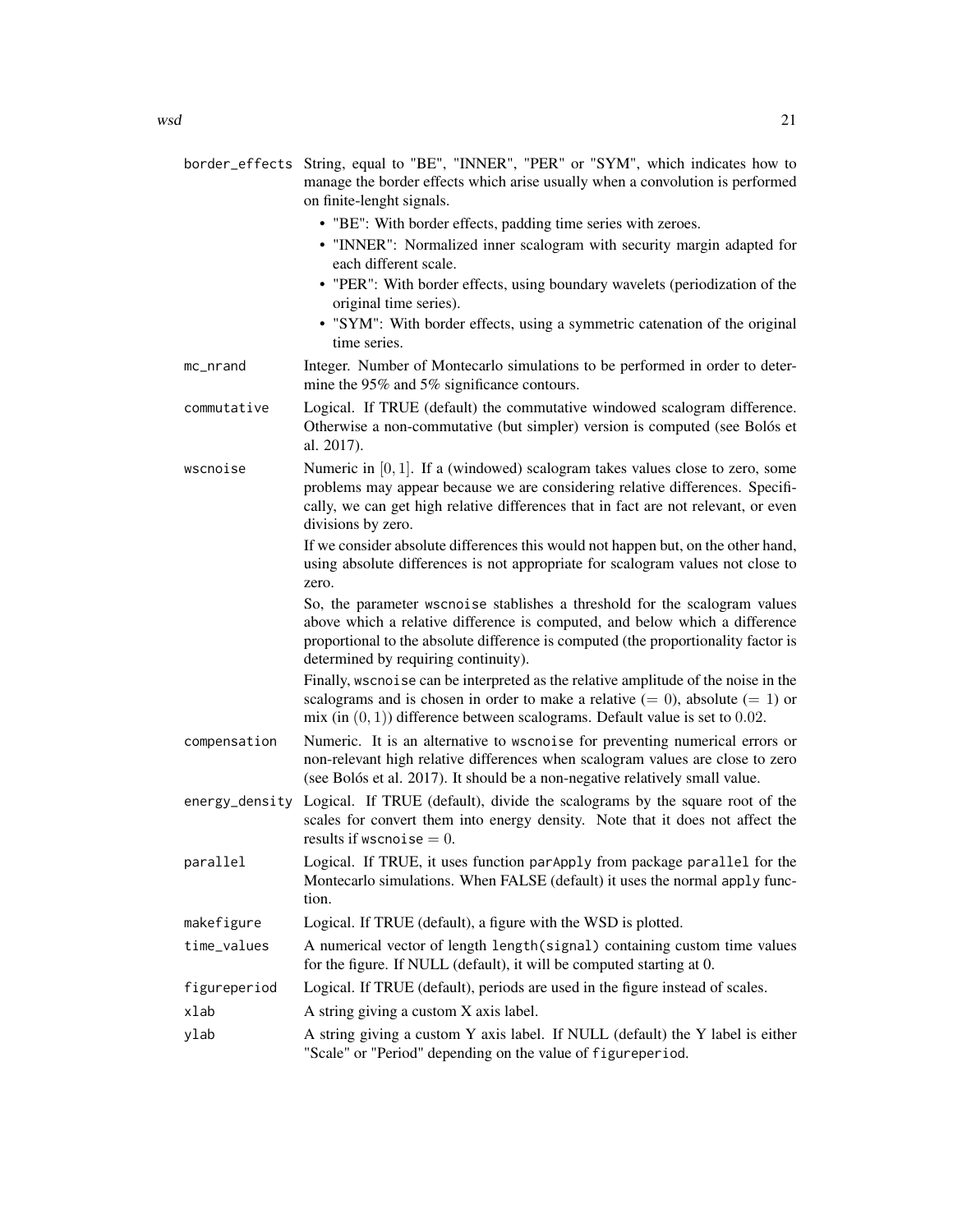| main | A string giving a custom main title for the figure.                  |
|------|----------------------------------------------------------------------|
| zlim | A vector of length 2 with the limits for the z-axis (the color bar). |

A list with the following fields:

- wsd: A matrix of size length(tcentral) x length(scales) containing the values of the windowed scalogram differences at each scale and at each time window.
- tcentral: The vector of central times used in the computations of the windowed scalograms.
- scales: The vector of scales.
- windowrad: Radius for the time windows of the windowed scalograms, measured in dt.
- rdist: The log-scale radius for the windows measured in suboctaves.
- signif95: A logical matrix of size length(tcentral) x length(scales). If TRUE, the corresponding point of the wsd matrix is in the 95% significance.
- signif05: A logical matrix of size length(tcentral) x length(scales). If TRUE, the corresponding point of the wsd matrix is in the 5% significance.
- fourierfactor: A factor for converting scales into periods.
- coi\_maxscale: A vector of length length(tcentral) containing the values of the maximum scale from which there are border effects for the respective central time.

#### References

C. Torrence, G. P. Compo. A practical guide to wavelet analysis. B. Am. Meteorol. Soc. 79 (1998), 61–78.

V. J. Bolós, R. Benítez, R. Ferrer, R. Jammazi. The windowed scalogram difference: a novel wavelet tool for comparing time series. Appl. Math. Comput., 312 (2017), 49-65.

#### Examples

```
nt <- 1500
time <-1:nt
sd_noise <- 0.2 #% In Bol\tilde{A}<sup>3</sup>s et al. 2017 Figure 1, sd_noise = 1.
signal1 <- rnorm(n = nt, mean = 0, sd = sd_noise) + sin(time / 10)
signal2 \le rnorm(n = nt, mean = 0, sd = sd_noise) + sin(time / 10)
signal2[500:1000] = signal2[500:1000] + sin((500:1000) / 2)
## Not run:
wsd <- wsd(signal1 = signal1, signal2 = signal2)
```

```
## End(Not run)
```